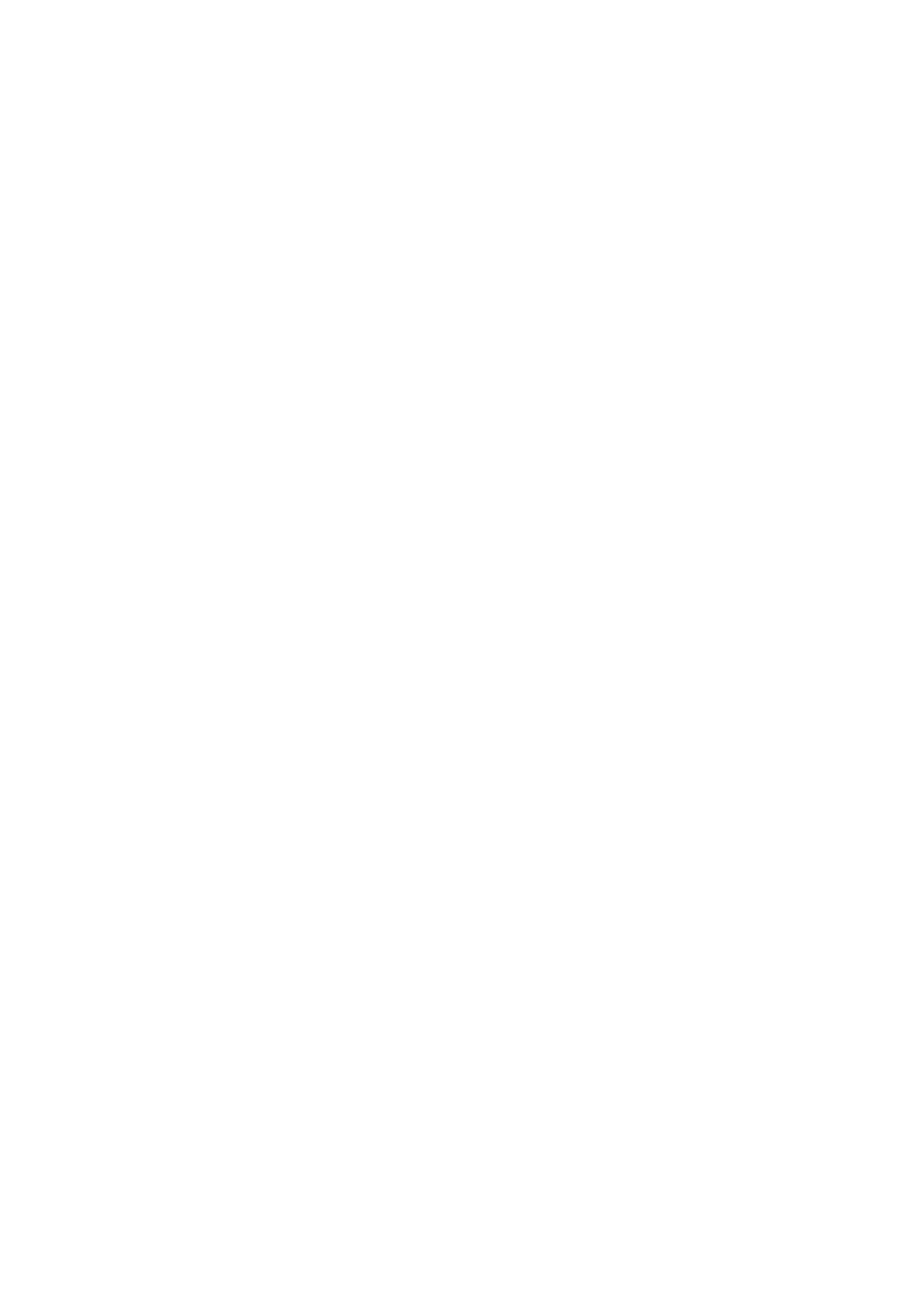#### **Date first appointed:**

28 June 2001

#### **Terms of Reference:**

The following is an extract from Schedule 1 of the Legislative Council Standing orders:

- **3. 3. Joint Standing Committee on Delegated Legislation**<br>3.1 A Joint Standing Committee on Delegated Legislation
- 3.1 A *Joint Standing Committee on Delegated Legislation* is established.
- 3.2 The Committee consists of 8 Members, 4 of whom are appointed from each House. The Chairman must be a Member of the Committee who supports the Government.
- 3.3 A quorum is 4 Members of whom at least one is a Member of the Council and one a Member of the Assembly.
- 3.4 A report of the Committee is to be presented to each House by a Member of each House appointed for the purpose by the Committee.
- 3.5 Upon its publication, whether under section 41(1)(a) of the *Interpretation Act 1984* or another written law, an instrument stands referred to the Committee for consideration.
- 3.6 In its consideration of an instrument, the Committee is to inquire whether the instrument -
- (a) is authorized or contemplated by the empowering enactment;
- (b) has an adverse effect on existing rights, interests, or legitimate expectations beyond giving effect to a purpose authorized or contemplated by the empowering enactment;
- (c) ousts or modifies the rules of fairness;
- (d) deprives a person aggrieved by a decision of the ability to obtain review of the merits of that decision or seek judicial review;
- (e) imposes terms and conditions regulating any review that would be likely to cause the review to be illusory or impracticable; or
- (f) contains provisions that, for any reason, would be more appropriately contained in an Act.
- 3.7 In this clause "**adverse effect**" includes abrogation, deprivation, extinguishment, diminution, and a compulsory acquisition, transfer, or assignment; "**instrument**" means -
- (a) subsidiary legislation in the form in which, and with the content it has, when it is published;
- (b) an instrument, not being subsidiary legislation, that is made subject to disallowance by either House under a written law;

"**subsidiary legislation**" has the meaning given to it by section 5 of the *Interpretation Act 1984*.

#### **Members as at the time of this inquiry:**

Mr Joe Francis MLA (Chairman) Hon Ray Halligan MLC<br>
Hon Kim Chance MLC (Deputy Chairman) Mr Paul Miles MLA Hon Kim Chance MLC (Deputy Chairman) Hon Shelley Eaton MLC Hon Barbara Scott MLC Ms Janine Freeman MLA Mr Andrew Waddell MLA

## **Staff as at the time of this inquiry:**

Andrea McCallum, Advisory Officer (Legal) David Driscoll, Committee Clerk

Christine Kain, Advisory Officer (Legal) Susan O'Brien, Advisory Officer (Legal)

#### **Address:**

Parliament House, Perth WA 6000, Telephone (08) 9222 7222

lcco@parliament.wa.gov.au

Website: http://www.parliament.wa.gov.au

#### **ISBN: 978-1-921243-96-7**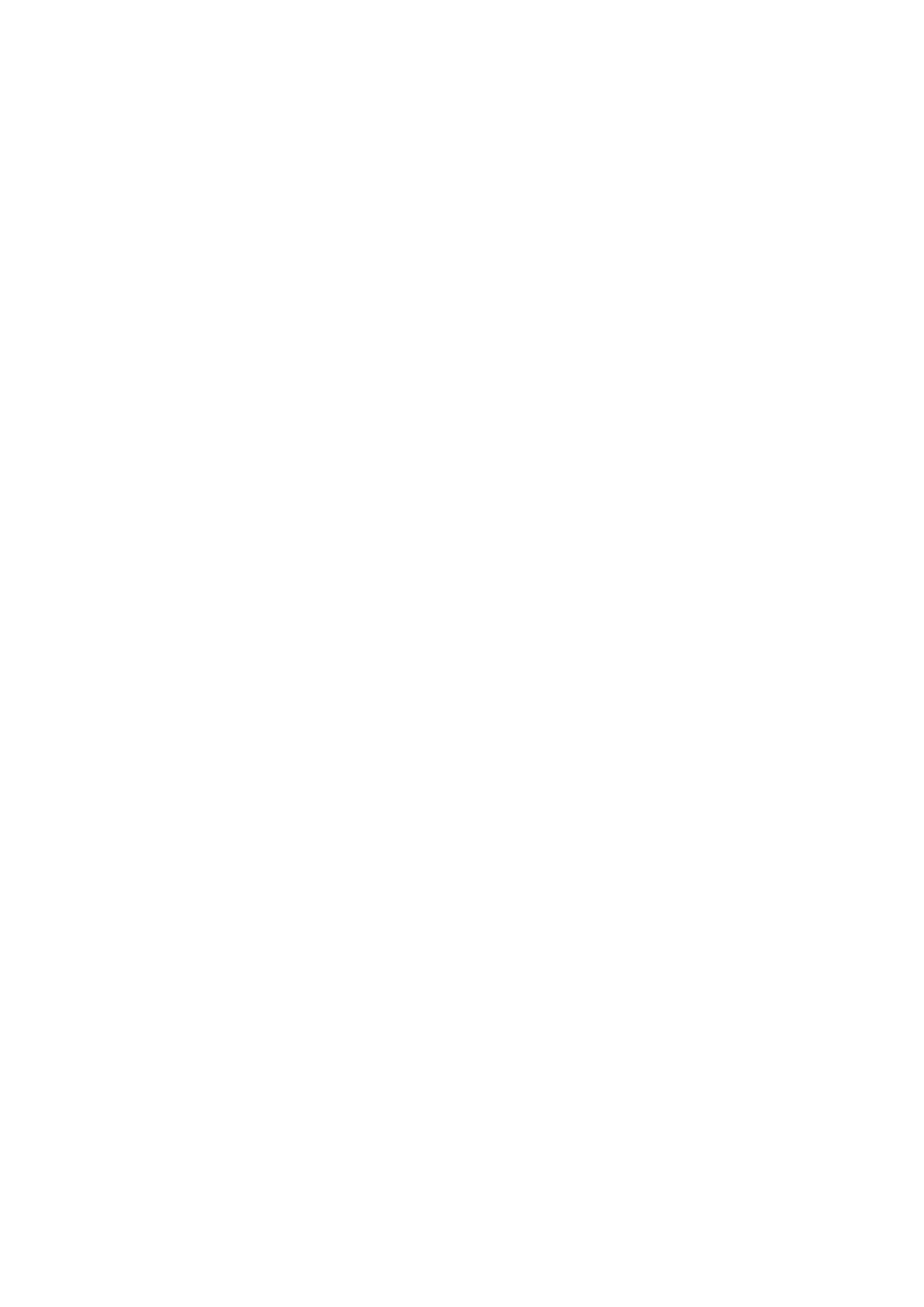| 1              |                                                                           |  |
|----------------|---------------------------------------------------------------------------|--|
| 2              |                                                                           |  |
| 3              |                                                                           |  |
| $\overline{4}$ |                                                                           |  |
| 5              |                                                                           |  |
|                |                                                                           |  |
|                |                                                                           |  |
|                |                                                                           |  |
| 6              |                                                                           |  |
| 7              |                                                                           |  |
|                |                                                                           |  |
|                |                                                                           |  |
|                |                                                                           |  |
|                |                                                                           |  |
|                | City of Fremantle - Local Law Relating to Outdoor Eating Areas Amendment  |  |
|                |                                                                           |  |
|                | City of Joondalup - Trading in Public Places Amendment Local Law 2008  11 |  |
|                |                                                                           |  |
| 8              |                                                                           |  |
|                |                                                                           |  |
|                | Shire of Goomalling - Local Law Relating to Fencing 2007  14              |  |
|                |                                                                           |  |
|                |                                                                           |  |
|                |                                                                           |  |
| 9              | HEALTH LOCAL LAWS - UNREASONABLENESS AND OUSTER CLAUSES 16                |  |
| 10             |                                                                           |  |
| 11             |                                                                           |  |
| 12             | DOGS LOCAL LAWS - PROVISION INCONSISTENT WITH EQUAL OPPORTUNITY ACT       |  |
|                |                                                                           |  |
| 13             |                                                                           |  |
|                |                                                                           |  |
| 14             |                                                                           |  |
|                |                                                                           |  |

## **CONTENTS**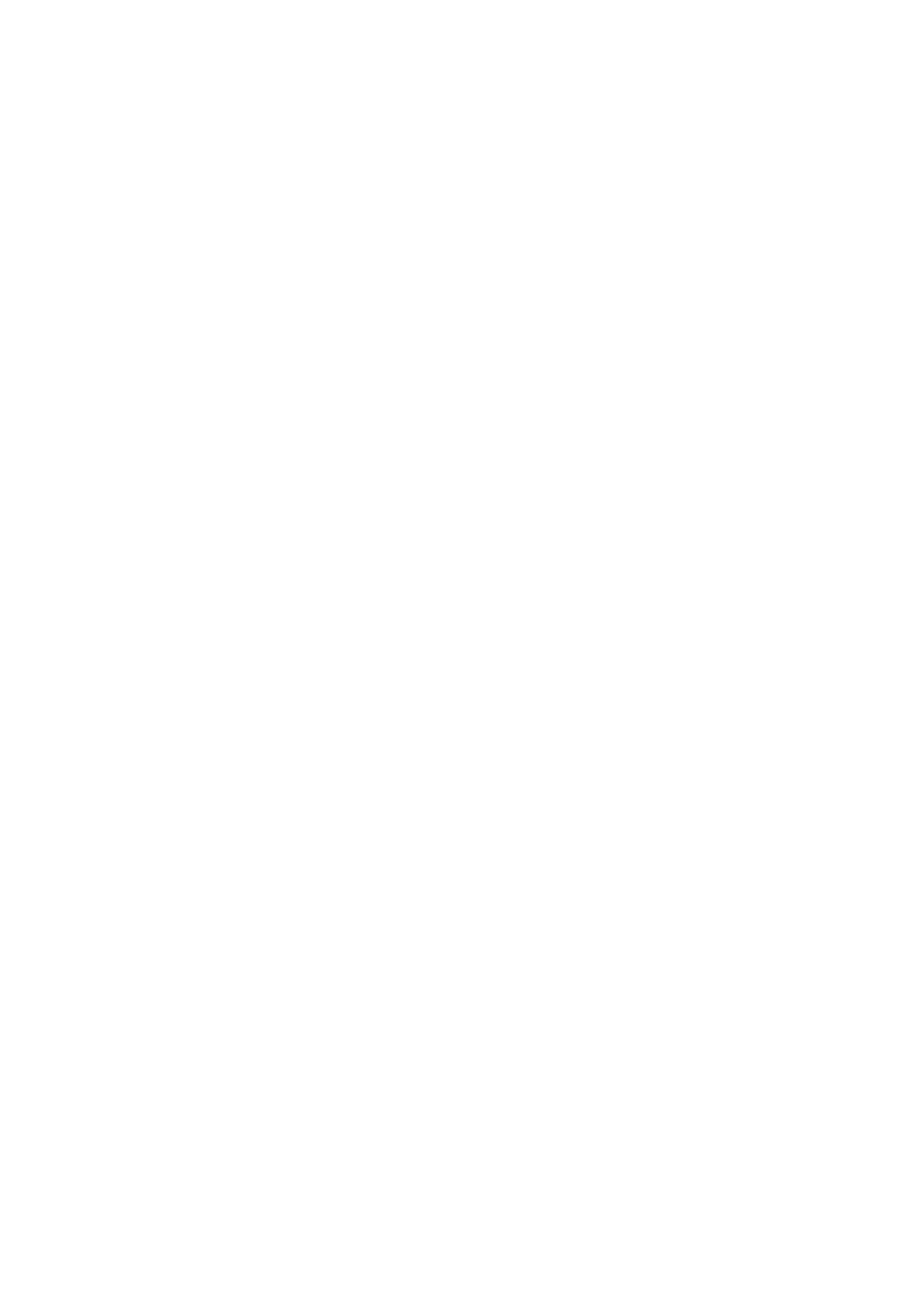#### **REPORT OF THE JOINT STANDING COMMITTEE ON DELEGATED LEGISLATION**

#### **ISSUES OF CONCERN RAISED BY THE COMMITTEE BETWEEN 1 MAY 2007 AND 30 APRIL 2009 WITH RESPECT TO LOCAL LAWS**

#### **1 INTRODUCTION**

- 1.1 The current Joint Standing Committee on Delegated Legislation was established at the commencement of the 38<sup>th</sup> Parliament. Successive Committees, with similar Terms of Reference, have been established at the commencement of each Parliament since 1987. The term "**Committee**" is used to identify all the former Joint Standing Committees on Delegated Legislation and the current Joint Standing Committee on Delegated Legislation. If it is appropriate to distinguish between them, the particular Joint Standing Committee on Delegated Legislation is identified by reference to the Parliament during which it served.
- 1.2 As has previously been reported, one of the major initiatives in which the Committee was involved during the 36th Parliament was the establishment of a working group of local law stakeholders **(Working Group)**, comprising:
	- representatives from the Department of Local Government and Regional Development;
	- representatives from the Local Government Managers Australia (WA Division);
	- representatives from the Western Australian Local Government Association **(WALGA)**; and
	- staff members of the Committee.
- 1.3 This is the fifth report in a series of reports that the Committee has tabled since  $2003$ ,<sup>1</sup> identifying and discussing issues of concern in respect of local laws, with a view to improving the dissemination of previously confidential, informal information that is prepared for the Working Group. This report sets out the major issues arising from local laws scrutinised by the Committee between 1 May 2007 and 30 April 2009, which fell in the 37th and 38th Parliaments.<sup>2</sup>

All previously tabled local law information reports are publicly available on the internet at www.parliament.wa.gov.au under the tab "Past Committees".

<sup>2</sup> The current Committee has had access to the documents and records of the previous Committee in the preparation of this report.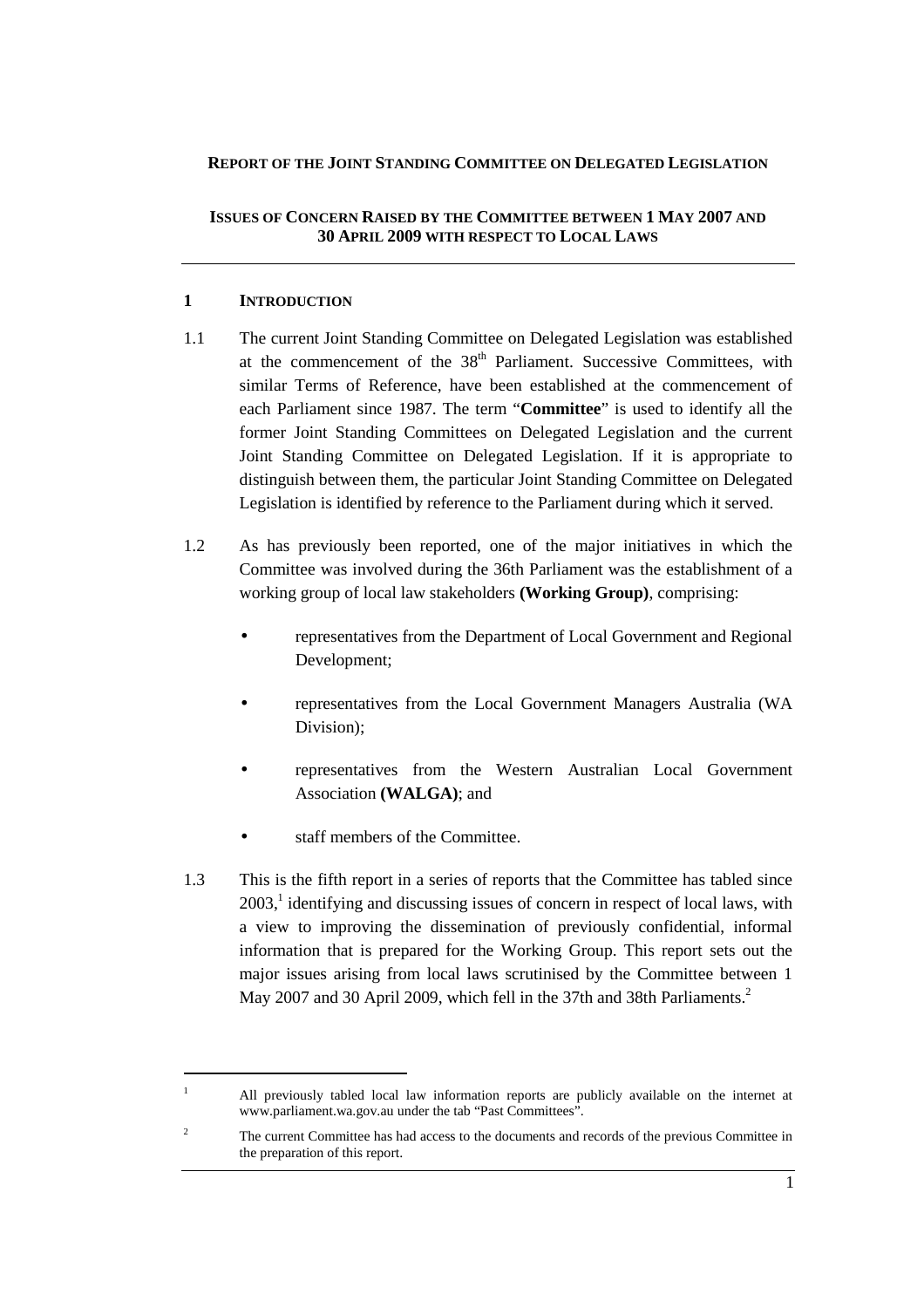#### **2 STATISTICS**

- 2.1 Between 1 May 2007 and 30 April 2009, the Committee considered<sup>3</sup> 212 local laws. Of these local laws:
	- 90 were considered between 1 May 2007 and 31 December 2007; and
	- 122 were considered between 1 January 2008 and 30 April 2009.
- 2.2 As the Committee stated in its Report No. 22, *Annual Report 2006*, it is the practice of the Committee to:

*obtain undertakings from the responsible Minister, Department or local government to amend or repeal instruments with which the Committee has raised a concern. When such undertakings are given, the Committee usually does not proceed with any motion to disallow that may have been tabled. Should the Committee wish to proceed, it does so by reporting to the Parliament, recommending the disallowance of instruments in the Legislative Council. The Committee only recommends disallowance as a last resort.*<sup>4</sup>

- 2.3 During the reporting period, the Committee received undertakings to amend 27 local laws. Therefore, the Committee identified significant problems - having regard to its Terms of Reference - with some 13% of local laws considered during the reporting period. A number of other problems with local laws of a less serious nature, such as minor drafting errors, were also brought to the attention of local governments throughout the reporting period without the need for written undertakings to amend.
- 2.4 During the reporting period, the Committee recommended that the Legislative Council disallow two local laws as follows:
	- the *Town of Claremont Standing Orders Local Law 2007* was disallowed by the Legislative Council on 21 February 2008; and
	- the Committee tabled Report No. 29 on 2 April 2009 recommending the disallowance of the *City of Armadale - Signs Amendment Local Law 2008.* This motion of disallowance must be resolved in the Legislative Council no later than 7 May 2009*.* However, as this is outside the

<sup>3</sup> As distinct from the number of disallowable instruments "referred" to the Committee as set out in Report No. 30, *Annual Report 2008*, 14 May 2009, paragraph 3.7.

<sup>4</sup> Western Australia, Legislative Council, Joint Standing Committee on Delegated Legislation, Report 22, *Annual Report 2006,* 28 March 2007, paragraph 2.4.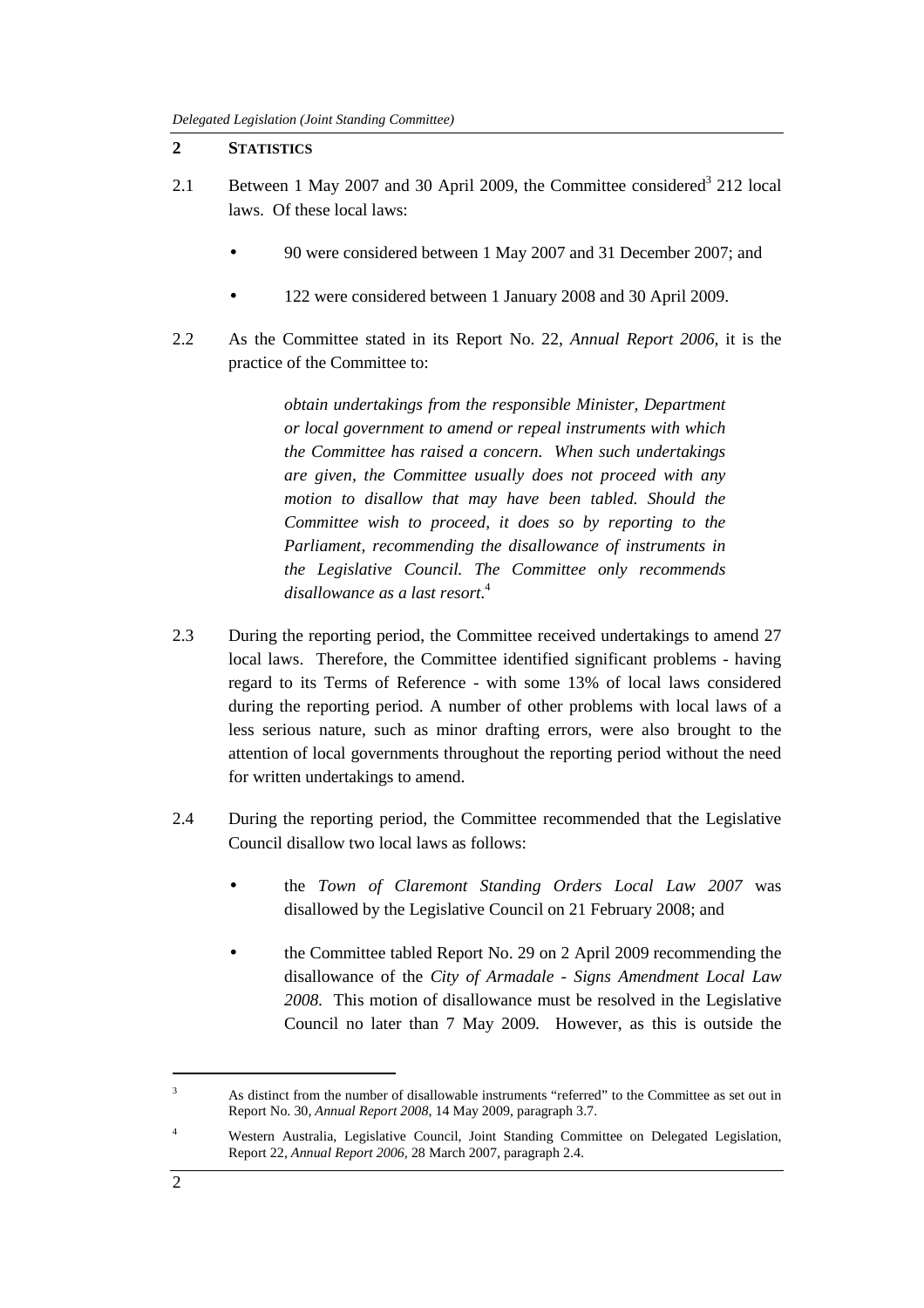reporting period, only one local law was actually disallowed during the reporting period.

2.5 During the reporting period, the Committee also tabled two information reports, Report No. 26, *Issues Arising under Health Local Laws* and Report No. 28, *Local Laws Regulating Signs and Advertising Devices.*

#### **3 COMPLIANCE WITH UNDERTAKINGS**

- 3.1 In its Report No. 23, *Issues of Concern Raised by the Committee Between 1 May 2006 and 30 April 2007 with Respect to Local Laws*, the Committee noted that 36 written undertakings to amend local laws provided to the Committee by local governments prior to 4 December 2004 remained outstanding.
- 3.2 The Committee undertook a further review of compliance with written undertakings in December 2008. It found that:
	- nine undertakings remained outstanding from 2008;
	- thirteen undertakings remained outstanding from 2007;
	- four undertakings remained outstanding from 2006; and
	- seven undertakings remained outstanding from 2005.
- 3.3 The time taken by local governments to comply with written undertakings remains a concern to the Committee. In its recent review, the Committee found that the average time taken for local governments to comply with undertakings  $i_{S}$ :
	- 15% are completed within six months;
	- 36% are completed within 12 months; and
	- 46% are completed within two years.

#### **4 WORKING GROUP**

- 4.1 The Working Group last met on 3 December 2007, when participants also included two members of the previous Committee, Mr Paul Andrews MLA (then Chairman) and Mr Tony Simpson MLA, and two representatives from the Department of Health, which monitors and reviews proposed health local laws. Three members of the Committee's staff also attended the meeting.
- 4.2 This meeting provided an opportunity for the Committee's representatives to discuss many of the issues set out in this report and for the other participants to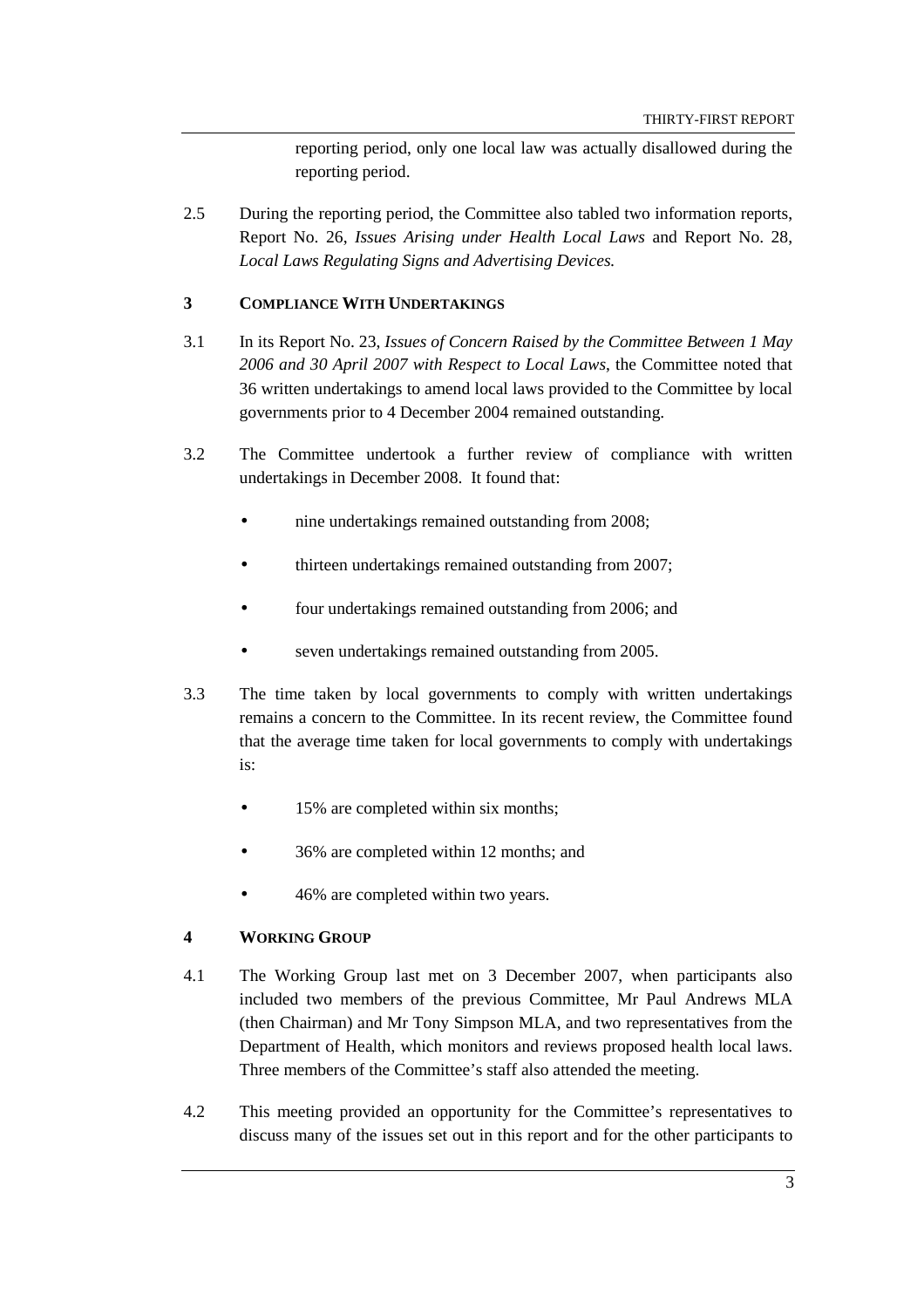advise the Committee of issues attracting their attention. The Committee was pleased to be advised by WALGA that it was conducting a review of its Model Local Laws. The Committee subsequently provided WALGA with a list of the issues it had identified in the current Models.

- 4.3 The Committee was also pleased to receive an offer from the Department of Local Government and Regional Development **(Department)** to assist in monitoring compliance with undertakings provided by local governments to the Committee to amend or repeal local laws that the Committee had been found to be problematic.
- 4.4 The Committee subsequently resolved to advise the Department of any new undertakings provided by a local government to enable it to ascertain whether that undertaking had been met when a draft amendment of a local law was presented by a local government for its comment. The Committee has also recently provided the Department with a list of historical undertakings.
- 4.5 The Working Group did not meet in 2008 due to the prorogation of Parliament on 7 August 2008. The Committee of the  $37<sup>th</sup>$  Parliament held its last meeting on 25 June 2008. There were no further Committee meetings until the current Committee held its first and only meeting for 2008 on 3 December 2008.
- 4.6 It is anticipated that the Working Group will next meet in the second year of the 38th Parliament.

#### **5 DRAFTING STYLES IN LOCAL LAWS**

#### **Enacting Provisions**

5.1 In its Report No. 23, *Issues of Concern Raised by the Committee Between 1 May 2006 and 30 April 2007 with Respect to Local Laws*, tabled on 7 June 2007, the Committee drew attention to errors in enacting provisions. This continued to be a problem during the current reporting period. For example, a local law gazetted on 13 April 2007 contained the following enacting provision:

> *The Council of the Shire of Donnybrook-Balingup resolved to make the following local law on (date).* [Committee's emphasis]

5.2 In this instance, the local government merely copied the text of the relevant WALGA model local law which sets out various fields such as dates to be inserted by the particular local government, without inserting the actual date that its Council resolved to make the local law.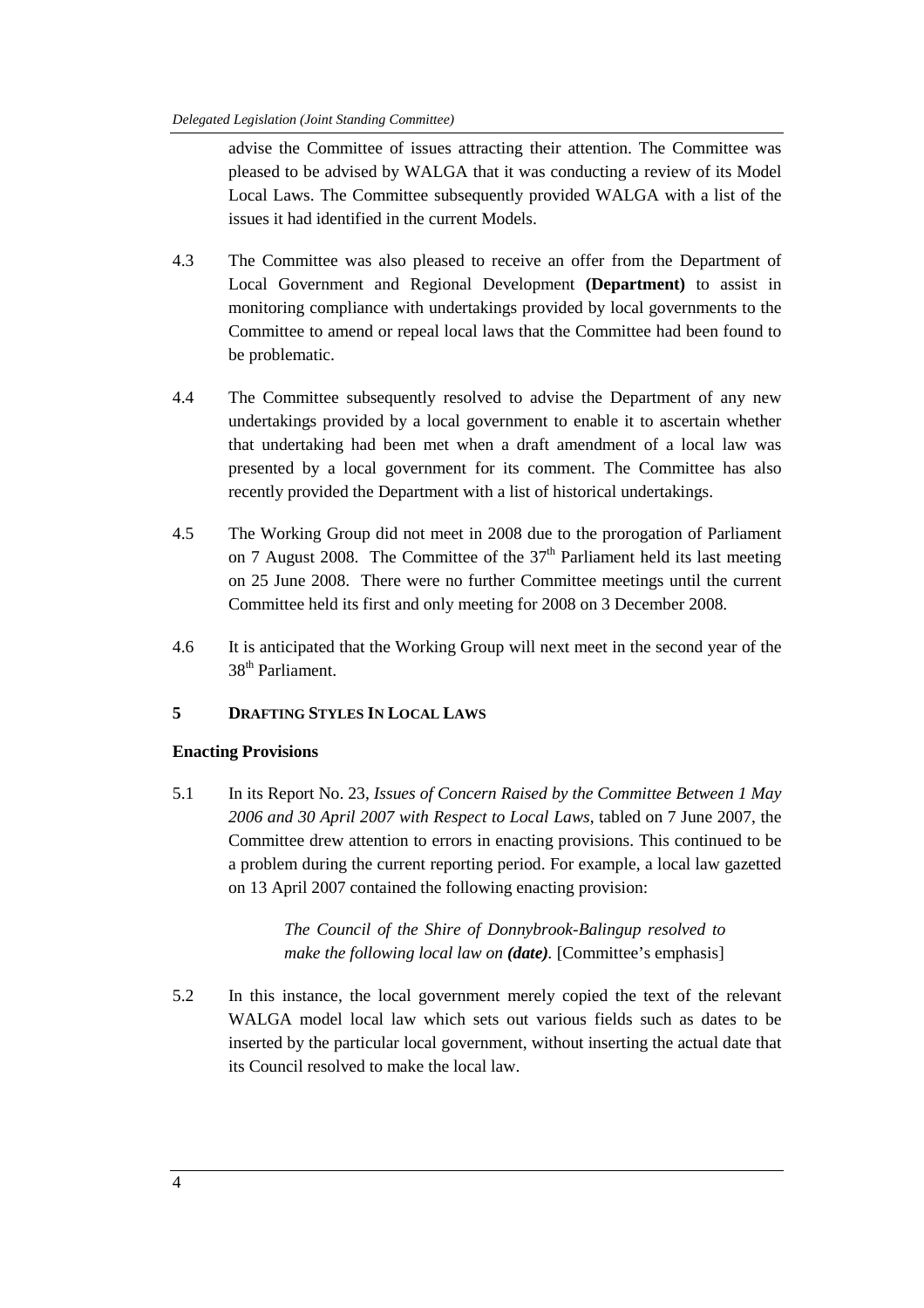5.3 The Committee reminds local governments of the need to insert information relevant to a particular local law when using WALGA Models as a template for their local laws.

#### **Drafting Errors**

- 5.4 The Committee also draws attention to the following common drafting errors in local laws:
	- obsolete reference to (or reliance on) provisions of the repealed *Town Planning and Development Act 1928*;
	- incorrect references to the *Liquor Licensing Act 1988*, which is now titled the *Liquor Control Act 1988*; and
	- incorrect references to Schedules in the local law, either by referring to Schedules that do not exist or, where there is more than one Schedule, reference to the wrong Schedule number.
- 5.5 Some of these defects rendered provisions of the relevant local law ineffective. The Committee reminds local governments of the need to update references to legislation, and ensure internal consistency, when using the WALGA Model local laws, or local laws of other local governments, as a template for their own local laws.

#### **Gazettal by Reference**

- 5.6 As set out below at paragraphs 8.15 and 8.16, the *Shire of Dowerin Fencing Local Law 2008* adopted and modified the *Shire of Goomalling Local Law Relating to Fencing 2007* by reference only. Section 3.8(3) of the *Local Government Act 1995* states that a local law may adopt by reference, wholly or in part, the text of a local law of another local government .
- 5.7 However, in adopting the *Shire of Goomalling Local Law Relating to Fencing 2007* by reference, the Shire of Dowerin did not take into account an undertaking that the Shire of Goomalling had previously provided to the Committee to amend a problematic clause of its local law. Unfortunately, as the Shire of Dowerin did not modify the particular clause of the Shire of Goomalling's local law, it formed part of the Shire of Dowerin's local law.
- 5.8 The Committee draws this example to the attention of local governments to illustrate the disadvantage of adopting the local laws of another local government by reference only. Care must be taken to ensure that the local law being adopted is not the subject of an undertaking to the Committee to amend or repeal clauses. If so, the local law of another local government may still be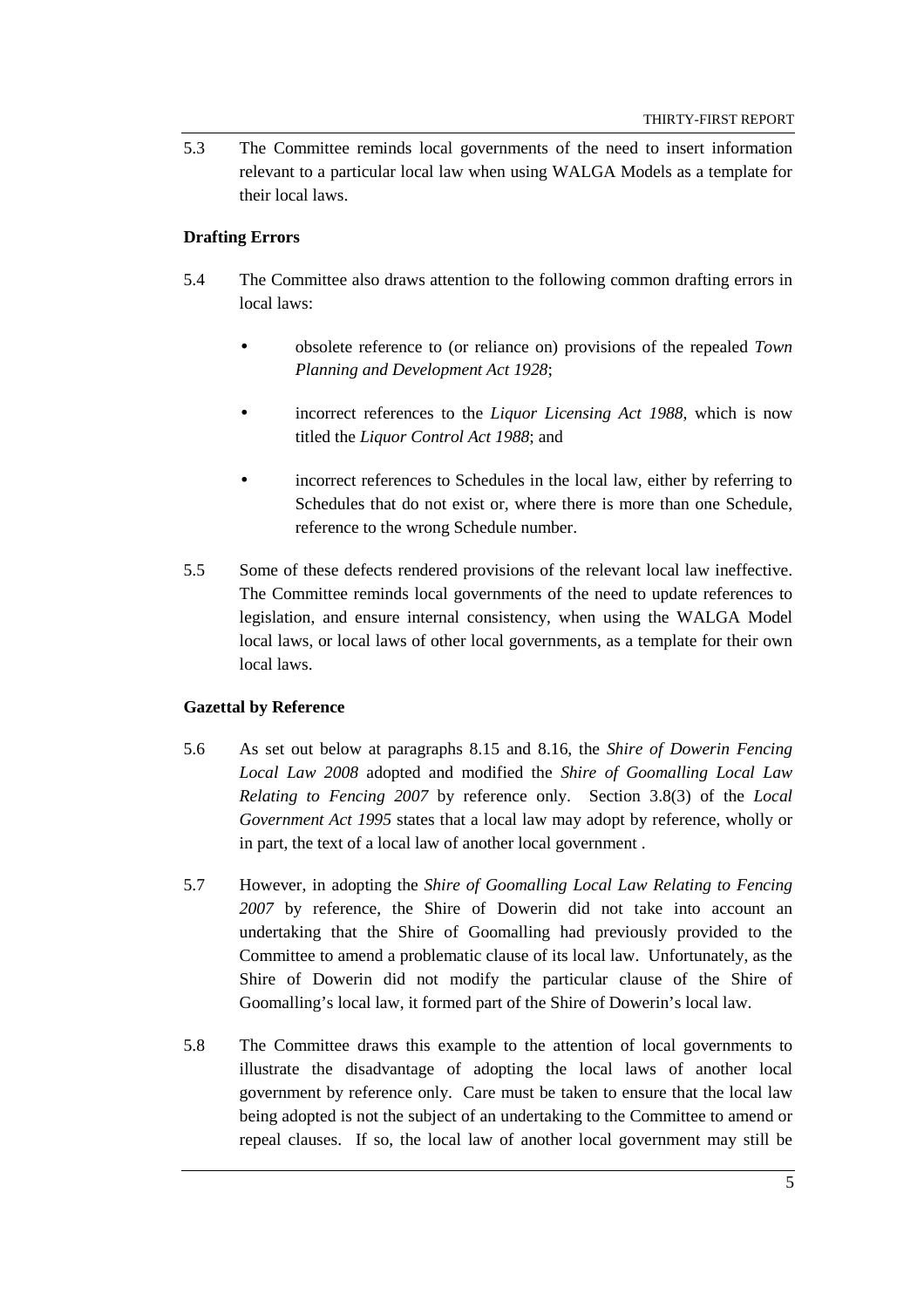adopted by reference, albeit with all modifications clearly set out to avoid 'inheriting' problematic clauses from other local laws.

#### **6 SIGNS LOCAL LAWS**

- 6.1 A major issue for the Committee during the reporting period was the extent to which the *Local Government Act 1995* authorises the making of local laws relating to signs and advertising devices having regard to the provisions of the *Planning and Development Act 2005* and section 3.7 of the *Local Government Act 1995* (which provides that a local law is inoperative to the extent of any inconsistency with any other written law).<sup>5</sup>
- 6.2 This question first arose in the *Town of Victoria Park Signs Local Law 2006*  and *City of Armadale - Signs Local Laws 2007.* It subsequently arose in the *Shire of Harvey - Local Law Relating to Signs and Other Advertising Devices 2007* and the *City of Nedlands - Signs Local Law 2007.* The Committee concluded that the power to make signs local laws was limited.
- 6.3 In light of the general application of this question to signs local laws, and the need for a comprehensive inquiry into the particular local laws, the Committee resolved to proceed by way of tabling an information report to Parliament, rather than recommending disallowance of individual local laws relating to signs and advertising devices. That report is the Committee's Report No. 28 - *Local Laws Regulating Signs and Advertising Devices,* tabled on 2 April 2009.<sup>6</sup>

#### **7 CREATION OF CRIMINAL OFFENCES**

#### **Subjective and vague standards of behaviour**

7.1 In its Report No. 23, the Committee drew attention to its concerns with subclause 30(5) of the *City of Fremantle Parking Local Law 2006*, which provided:

> *A person shall not drive a vehicle in a parking station so as to cause any person present in or near the parking station apprehension of danger to such driver, such person present, or any other person, or apprehension of damage or injury to any property*.

<sup>5</sup> The Committee takes the view that the *Local Government Act 1995* does not authorise the making of inoperative local laws.

<sup>6</sup> The Committee subsequently resolved to recommend disallowance of the *City of Armadale - Signs Amendment Local Law 2008* as the City of Armadale's failure to provide an undertaking to address the Committee's concerns with the principal local law led to the amendment local law attempting to amend an ineffective principal local law. See, Joint Standing Committee on Delegated Legislation, Report No. 29, *City of Armadale - Signs Amendment Local Law 2008,* 2 April 2009.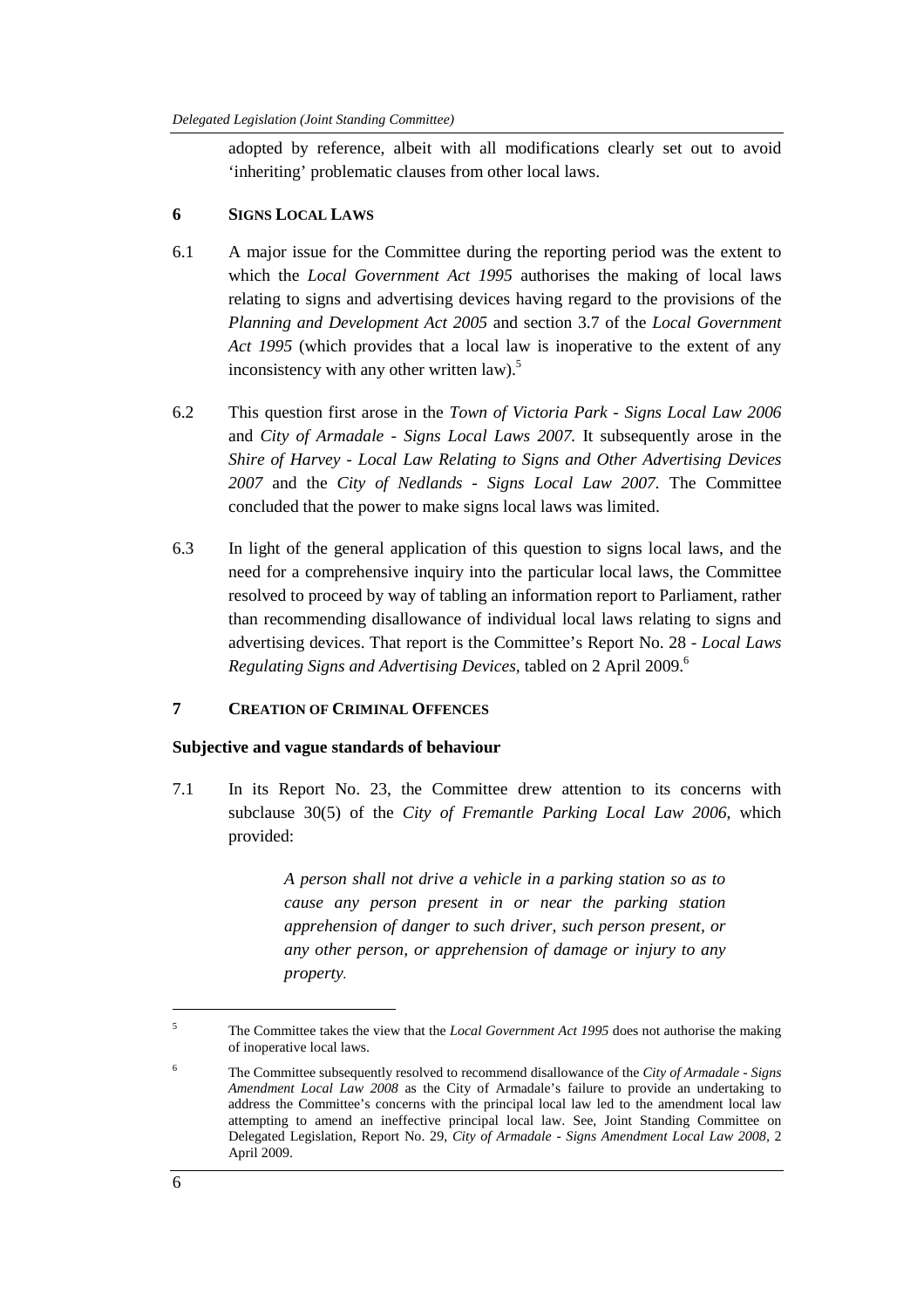- 7.2 The Committee noted that the general formulation of such a prohibition in criminal law is that a person must not:
	- cause actual danger; or
	- threaten danger so as to cause a genuine, and reasonably based, apprehension that danger will eventuate.

The Committee concluded that mere apprehension of danger was too subjective and too vague to form a basis for a legal obligation. For that reason the provision was not, in the Committee's opinion, authorised or contemplated by the *Local Government Act 1995*.

7.3 During the current reporting period, the Committee scrutinised another local law raising a similar issue.<sup>7</sup> Subclause 2.1(h) of the *City of Perth Thoroughfares and Public Places Local Law 2007* provided that a person shall not:

> *use or allow to be used a bicycle or wheeled recreational device on a thoroughfare so as to cause a nuisance or to endanger, intimidate or unduly obstruct or hinder any other person or vehicle lawfully using or intending to use the same area;*  [Committee's emphasis]

- 7.4 The Committee noted that whether or not a person felt intimidated was subjective, and might not be reasonable from an objective viewpoint. It also noted that in rendering a person criminally liable for failure to anticipate that another "*intends"* to use the same area that the first person uses, the City of Perth attempted to impose criminal liability in circumstances not envisioned under the *Criminal Code* or common law principles. The Committee considered that this subclause was not authorised or contemplated by the *Local Government Act 1995.*
- 7.5 Both the City of Fremantle and City of Perth provided an undertaking to amend their respective local laws to reflect the Committee's conclusions and not to enforce the relevant provisions in the interim.

#### **Imposition of liability on persons for acts/inaction of others**

#### *City of Fremantle Parking Local Law 2006*

 $\overline{a}$ 7

7.6 In its Report No. 23, the Committee also raised issues with clause 35 of the *City of Fremantle Parking Local Law 2006.* That clause made an adult criminally liable for failing to prevent a minor in the adult's charge from vandalising, or

That local law was gazetted prior to the tabling of the Committee's Report No. 23.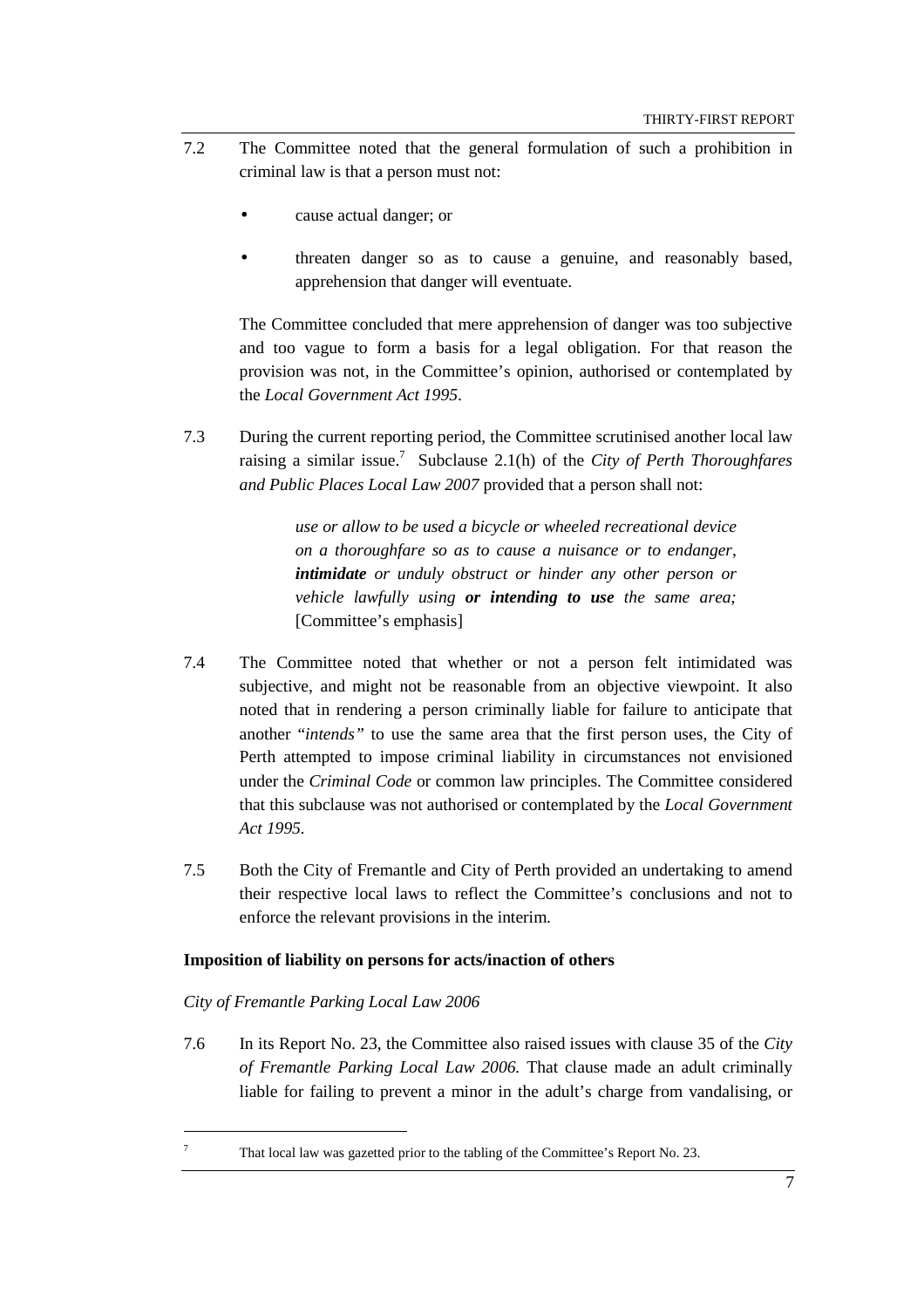attempting to vandalise, parking station equipment. The Committee pointed out that this clause did not fall within any of the limited exceptions to the common law principle that a person is criminally responsible only for acts performed, or participated in, by that person.<sup>8</sup>

7.7 The Committee noted that in describing the conduct required for participation in an offence Cussen ACJ, said, in R v Russel [1933] VR 59, after referring to terms such as "*aiding*" and "*abetting"*: 9

> *All the words abovementioned are, I think, instances of one general idea, that the person charged as a principal in the second degree is in some way linked in purpose with the person actually committing the crime, and is by his words or conduct doing something to bring about, or rendering more likely, such commission.*

7.8 The Committee also noted that section 7 of the *Criminal Code* reflects the common law position in providing: $10$ 

> *When an offence is committed, each of the following persons is deemed to have taken part in committing the offence and to be guilty of the offence, and may be charged with actually committing it, that is to say —*

> > *(a) Every person who actually does the act or makes the omission which constitutes the offence;*

> > *(b) Every person who does or omits to do any act for the purpose of enabling or aiding another person to commit the offence;*

> > *(c) Every person who aids another person in committing the offence;*

> > *(d) Any person who counsels or procures any other person to commit the offence.*

- 9 Ibid, paragraph 7.12.
- <sup>10</sup> Ibid, paragraph 7.13.

<sup>8</sup> Western Australia, Legislative Council, Joint Standing Committee on Delegated Legislation, Report No. 23, *Issues of Concern raised by the Committee between 1 May 2006 and 30 April 2007 with respect to Local Laws,* 7 June 2007, paragraphs 7.9-7.16.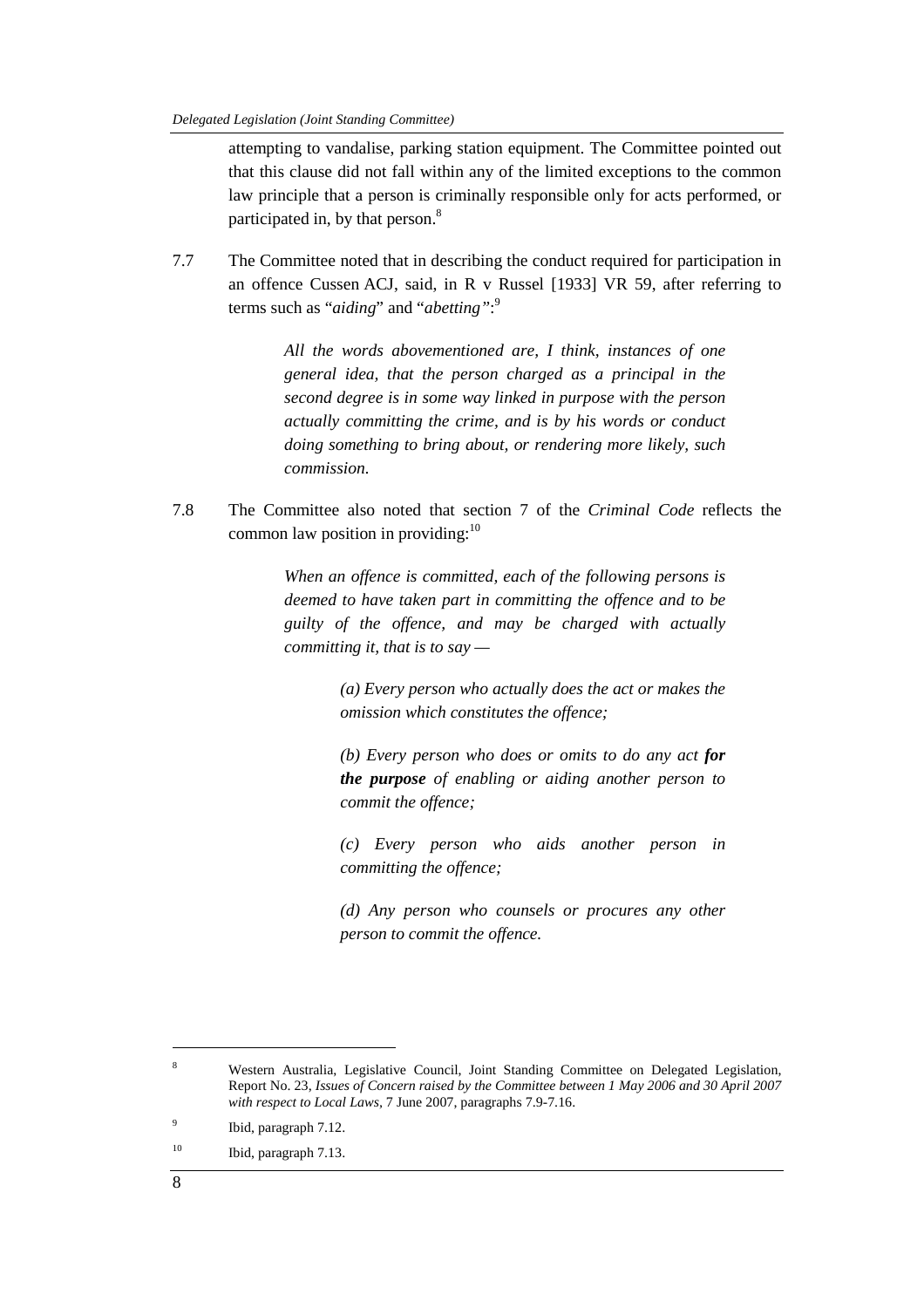#### *Health Local Laws*

7.9 In its Report No. 26, *Issues Arising under Health Local Laws*, the Committee expressed its view that clauses in health local laws to the effect:

> *Where in any clause contained in this Part a duty is imposed upon the occupier of premises in or upon which an offensive trade is carried on, the reference to the occupier shall be interpreted to include the employees of the occupier and any employee committing a breach of any provision of this Part shall be liable to the same penalties as if he were the occupier…*

were unauthorised as they were inconsistent with common law principles of personal responsibility in criminal law. The Committee expressed the view that:

*if the Parliament intended to create a clause that imposed liability on an employee for a range of occupier's duties, many of which the employee would be unlikely to have the capacity to effect, it would have done so expressly in the Act. <sup>11</sup>*

*City of Fremantle - Local Law Relating to Outdoor Eating Areas Amendment Local Law 2007* 

7.10 The issue of imposition of criminal responsibility on employees in circumstances not clearly authorised by empowering legislation again arose in the *City of Fremantle - Local Law Relating to Outdoor Eating Areas Amendment Local Law 2007.* That local law prohibits smoking in a licensed Outdoor Eating Area. Clause 4(d)(ii) provides:

> *Where a licensee or employee of an eating house is aware or could reasonably be expected to be aware that a person is smoking in a licenced area, then the licensee or employee shall:*

> > *A inform the person smoking that the person is committing an offence; and*

> > *B request the person to leave the licensed area until the person has finished smoking.*

7.11 Clause 12 of the local law provides:

*A person who commits a breach of these local laws commits an offence and is liable on conviction to a maximum penalty of:*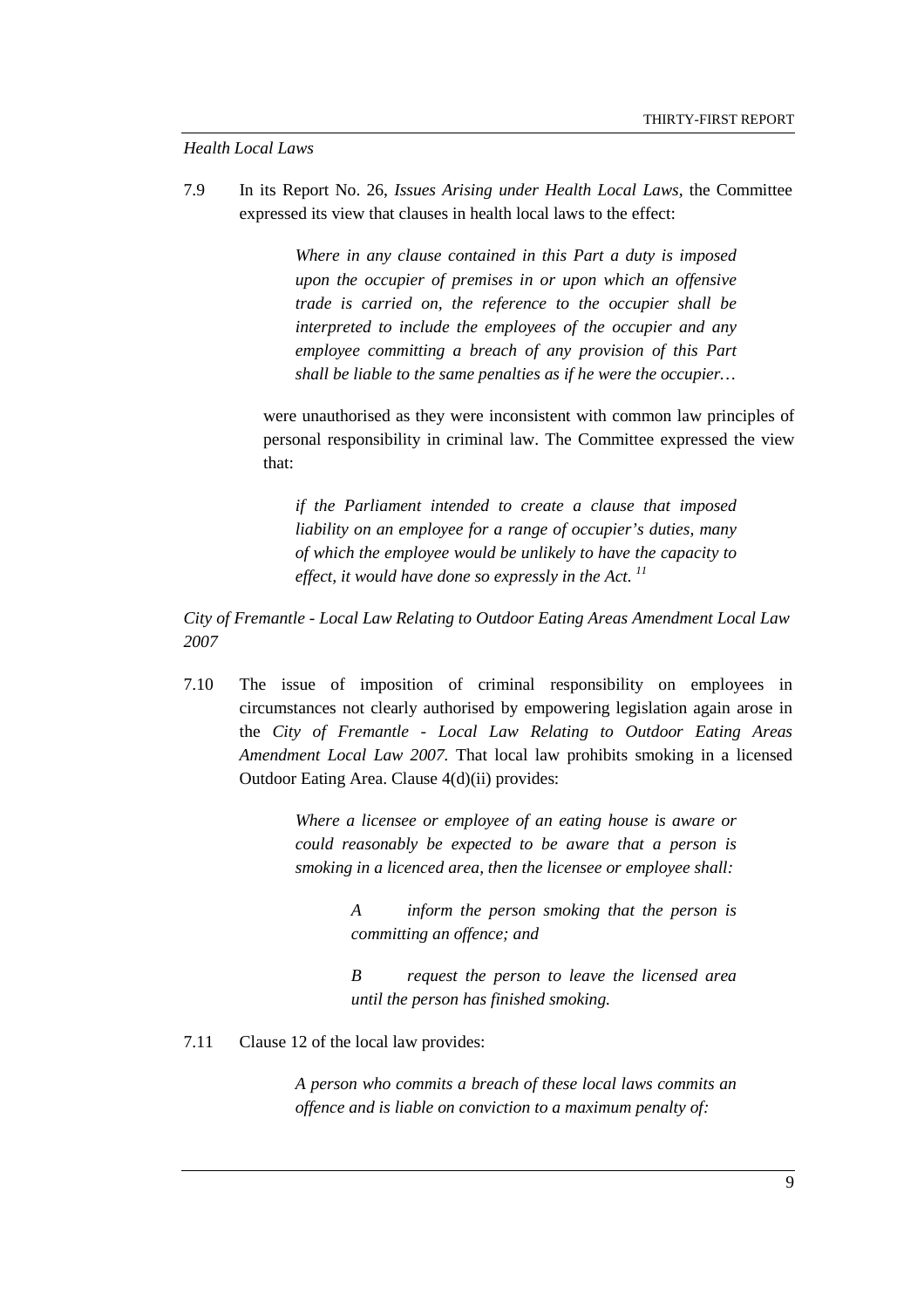*\$2,000 in the case of a breach of local law 4(c) or 4(d).* 

7.12 The Committee noted that in regulations made under the *Tobacco Control Act 2006*, an occupier may be held to have committed an offence in the event that no request to cease smoking was made when a person smoked in an enclosed area but that:

> *"occupier", in relation to an enclosed public place, means a person having the management or control, or otherwise being in charge, of that place*<sup>12</sup>;

not a non-management employee.

- 7.13 This provision (albeit authorised by different empowering legislation) and the similar provisions in offensive trades health local laws discussed in Report No. 26, reflect the Committee's view that the imposition of responsibility on a licensee in the circumstances of the *City of Fremantle Local Law Relating to Outdoor Eating Areas Amendment Local Law 2007* does fall within the ambit of what is contemplated by the *Local Government Act 1995* in a local law for the good governance of the persons in a district. In the Committee's opinion, such a provision is akin to a licensing condition requiring the licensee to take steps to ensure that local laws are adhered to in operating the business.
- 7.14 However, the imposition of legal responsibility on an employee, on threat of criminal sanction, to ensure compliance with local laws appeared to the Committee to fall outside this category. In effect it turns employees of an Outdoor Eating House business into local government enforcement officers. The Committee noted that the *Local Government Act 1995* contains detailed provisions concerning the appointment of persons authorised to enforce local laws, which does not include the co-option of employees of such businesses. The Committee was particularly concerned with the impact of this provision on young staff, who may be under 18 years of age.
- 7.15 The Committee also noted that this provision was outside the usual principles of criminal responsibility, and not within any recognised exceptions to those principles, in that it was directed at a person who had not engaged in the targeted offending behaviour. As with the health local law provisions discussed above, the Committee was of the view that if Parliament had intended local governments to have the power to make such provisions in their local laws, it would have conferred that power in an Act.

<sup>11</sup> Paragraphs 2.1 and 3.7-3.10.

<sup>12</sup> Regulation 7, *Tobacco Products Control Regulations 2006.*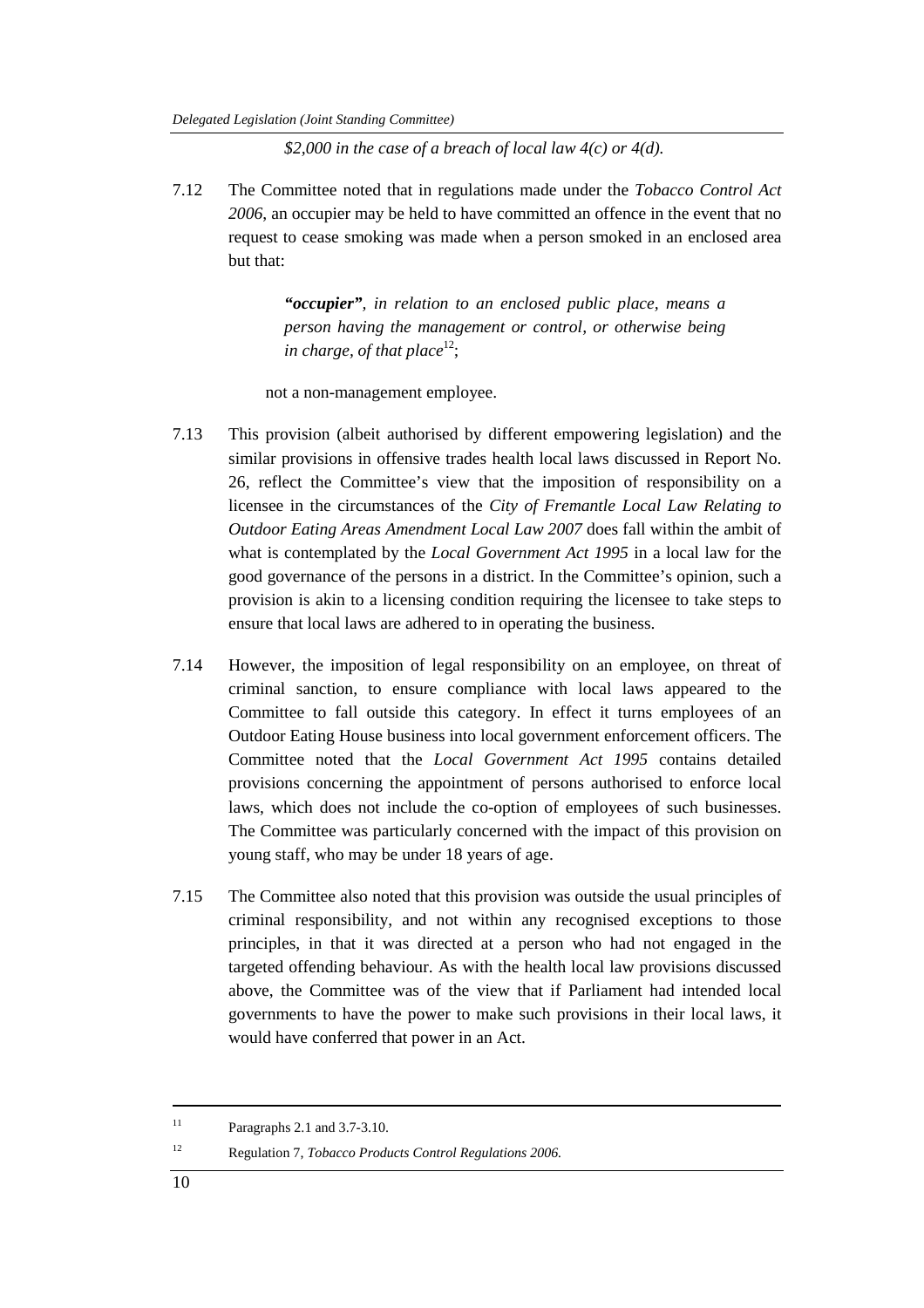7.16 The Committee advised the City of Fremantle of its conclusion that clauses in a local law making an employee criminally responsible for failing to take issue with a smoker's unlawful behaviour are not authorised or contemplated by the *Local Government Act 1995*. The Committee required the City of Fremantle to amend clause 4(d) to delete the imposition of liability on employees. The City provided an undertaking to amend the clause and not enforce that provision in the interim.

*City of Joondalup - Trading in Public Places Amendment Local Law 2008* 

- 7.17 This amendment local law **(the Joondalup local law)** was considered by the Committee on 6 April 2009. The Explanatory Memorandum provided to the Committee by the City of Joondalup stated that it used the *City of Fremantle - Local Law Relating to Outdoor Eating Areas Amendment Local Law 2007* as a model.
- 7.18 The Joondalup local law amends the principal local law to prohibit smoking in a licensed outdoor dining area, and like the Fremantle local law, to require a "*licensee or employee*" of an eating house who is aware, or could reasonably be expected to be aware, that a person is smoking to inform the person that smoking is an offence and require the person to leave the area until they have finished smoking (clause 14(4)(ii)).
- 7.19 The Joondalup local law also provided that:

*The proprietor commits an offence if requirements under clause 14(4)(ii) are not complied with. (Clause 14(4)(iii));* 

7.20 Clause 50 of the Joondalup local law provides:

*A person who fails to do anything required or directed to be done under this local law, or who does anything which under this local law that person is prohibited from doing, commits an offence.* 

and imposes a penalty of \$5,000.

7.21 "*Proprietor*" in the Joondalup local law :

*(a) includes the owner, the occupier and any person having the management or control of any eating house; or* 

*(b) the holder of a licence granted under the Liquor Act where the premises in question is the subject of an hotel licence, a limited hotel licence, special facility licence or a restaurant licence granted under that Act.*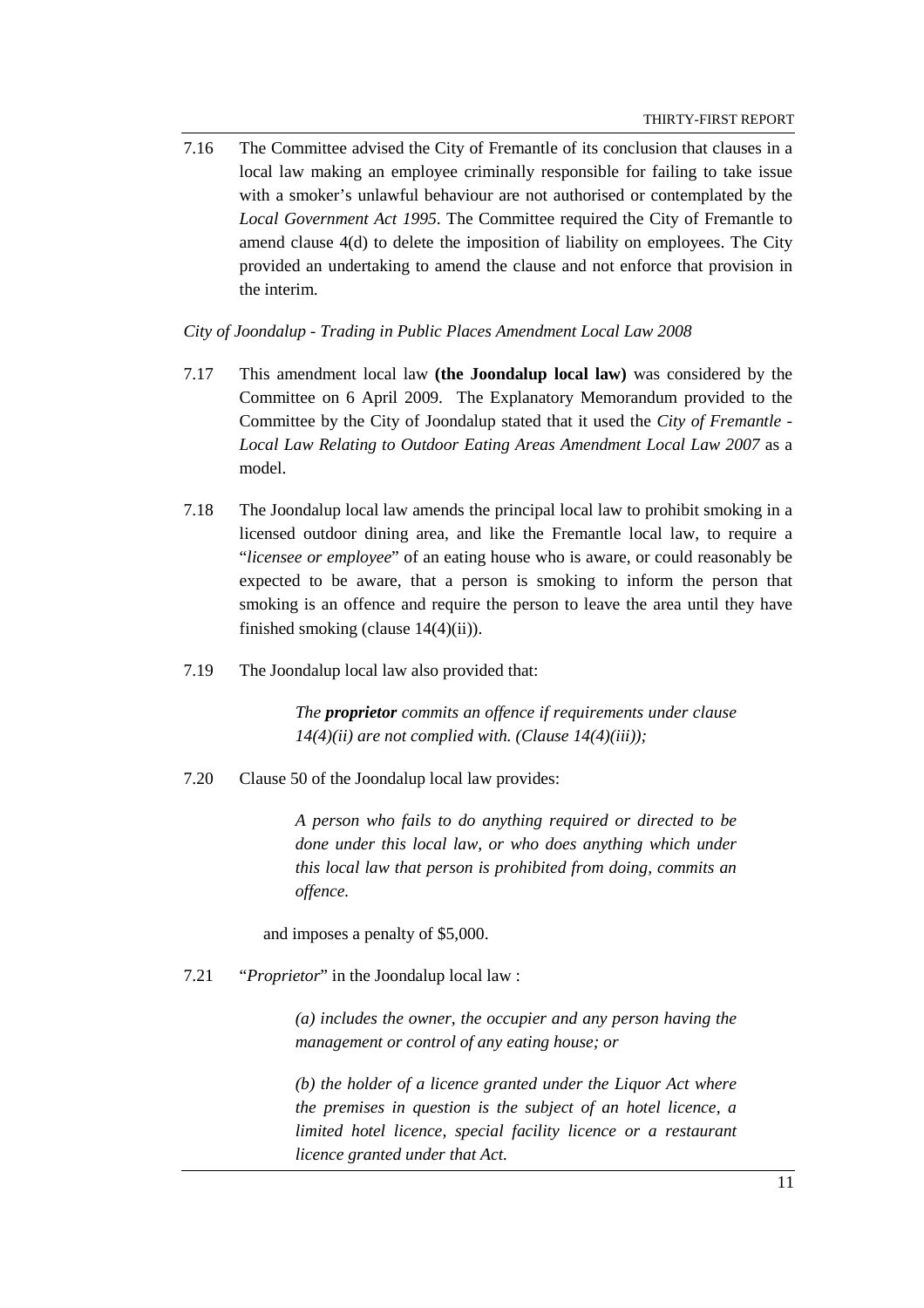#### *Delegated Legislation (Joint Standing Committee)*

- 7.22 The City of Joondalup local law goes further than the Fremantle local law in imposing criminal responsibility on persons for the acts of others, as the "*proprietor*", who may or may not be the licensee, and may or may not be involved in the business, is made guilty of an offence if the licensee or employee fails to take issue with a patron smoking.
- 7.23 This clause offends the general common law principle that a defendant is responsible for an offence only if he or she personally performed, or participated in, the conduct prescribed and did so with the requisite mental element. The Committee concluded that there is no express (or necessarily implied) authority to depart from the common law principle in the empowering legislation.
- 7.24 The Committee sought an undertaking from the City of Joondalup to repeal the relevant provisions regarding proprietors, and to amend the relevant provisions regarding employees in accordance with the earlier City of Fremantle local law, and not rely on or enforce them in the interim.

#### **Conclusion**

7.25 The Committee reminds local governments that, absent an authorising provision in empowering legislation, the general power to make local laws conferred by sections 3.5 and 3.1 of the *Local Government Act 1995,* for the good governance of persons in a district does not authorise imposition of criminal liability in circumstances not contemplated by the *Criminal Code* or the common law.

#### **8 ISSUING NOTICES FOR ENTRY ONTO PRIVATE LAND**

- 8.1 In the 36th Parliament, the Committee tabled Report No.7, *Powers of Entry and Powers to Make Local Laws that Affect Private Land under the Local Government Act 1995*, triggered by concerns that local laws sought to:
	- regulate the activities of owners or occupiers of private land conducted on that land; and
	- authorise local government employees to enter onto that land

in certain circumstances that went beyond the matters listed in Schedules 3.1 and 3.2 of the Act.

8.2 The Committee concluded that:

*the local law-making power provided by section 3.5(1) of the Act is constrained by sections 3.25*<sup>13</sup> *and 3.27;*<sup>14</sup> *and* 

Section 3.25 of the *Local Government Act 1995* provides: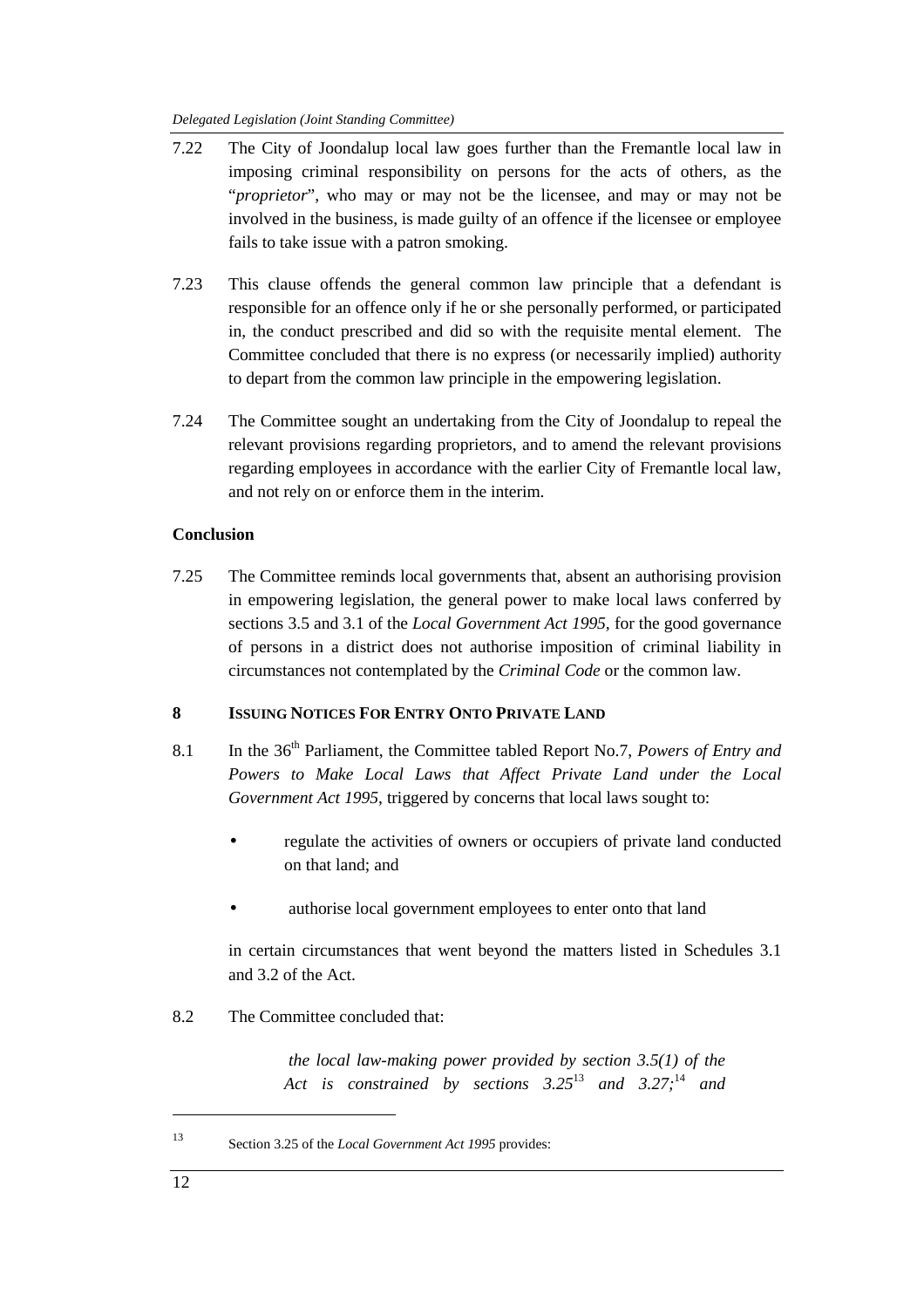*accordingly where a local government relies on section 3.5(1) for making a local law in relation to entry onto private land, the local government:* 

> *(a) is restricted to the matters specified in Schedules 3.1 and 3.2; and*

> *(b) must comply with the procedures for entering private land set out in Part 3, Division 3, Subdivision 3 of the Act.*

8.3 However, during the reporting period, a number of gazetted local laws continued to contain provisions relating to the issuing of notices to owners or occupiers of private property, and entry onto private property, that were not authorised by the *Local Government Act 1995*.

#### **Example - Fencing Local Laws**

 $\overline{a}$ 

- 8.4 In its Report No. 7, the Committee drew attention to the WALGA model fencing local law. Clause 16 of the WALGA Model allows a local government to:
	- issue a notice to an owner to repair a fence on private property in the event that the fence breached the requirements of a local law (for example where it was dilapidated or unsightly); and
	- in the event the notice was not complied with, enter onto private property to remedy any breach of the local law, and recover the costs of doing so from the owner or occupier.

*(1) A local government may give a person who is the owner or, unless Schedule 3.1 indicates otherwise, the occupier of land a notice in writing relating to the land requiring the person to do anything specified in the notice*   $that -$ 

*(a) is prescribed in Schedule 3.1, Division 1; or* 

*(b) is for the purpose of remedying or mitigating the effects of any offence against a provision prescribed in Schedule 3.1, Division 2.* 

*(2) Schedule 3.1 may be amended by regulations. (3) If the notice is given to an occupier who is not the owner of the land, the owner is to be informed in writing that the notice was given.* 

<sup>14</sup> Section 3.27 of the *Local Government Act 1995* provides:

*(1) A local government may, in performing its general function, do any of the things prescribed in Schedule 3.2 even though the land on which it is done is not local government property and the local government does not have consent to do it. (2) Schedule 3.2 may be amended by regulations.*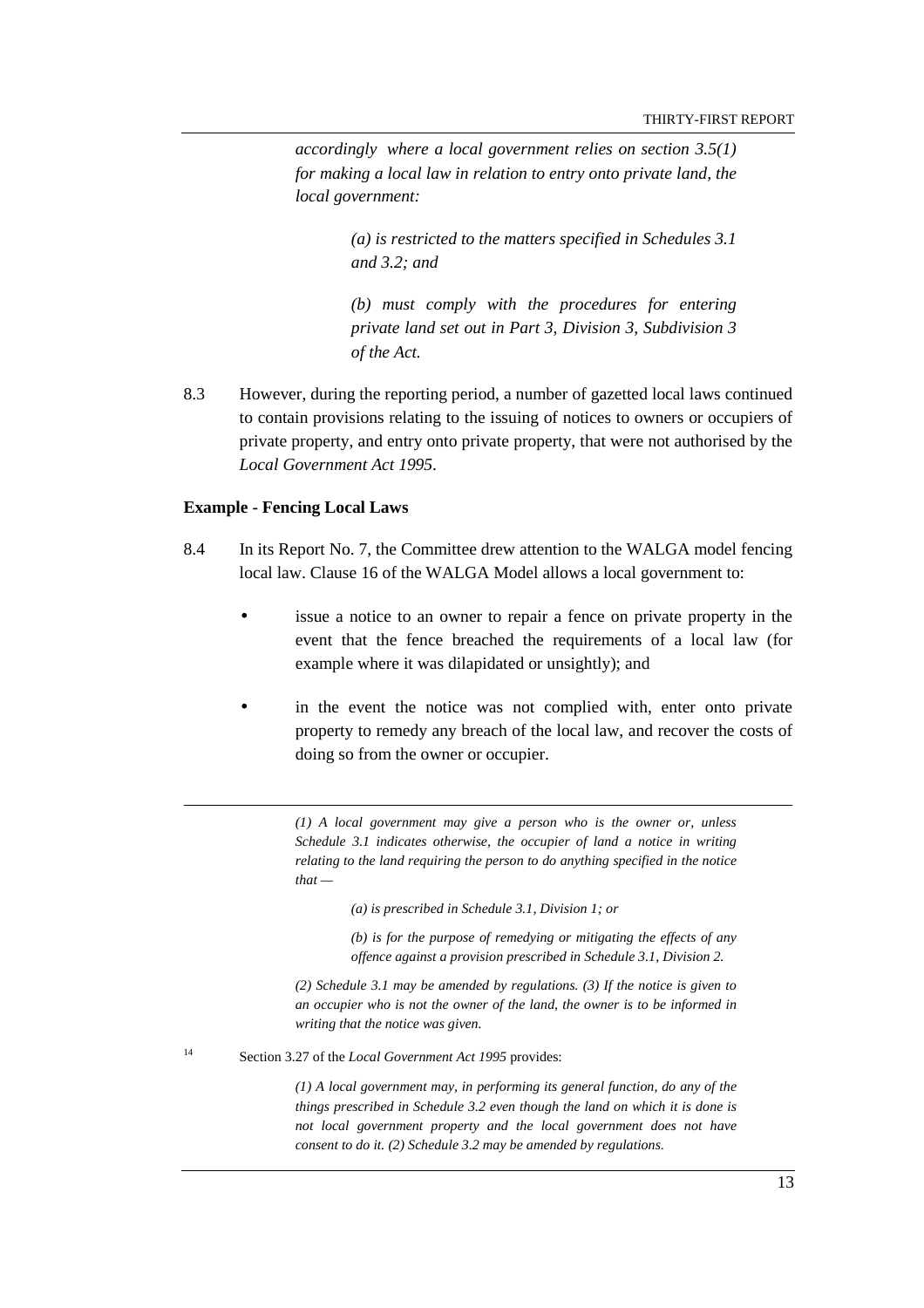- 8.5 The Committee noted that clause 16 was in conflict with the *Local Government Act 1995* which, in 2003, provided power to issue notices for repair of fences only in item 4 of Schedule 3.1. That item allows a local government to issue a notice to an owner of private land that is adjoined to a public place to:
	- ensure that the private land is suitably enclosed to separate it from the public place; and
	- where applicable, ensure that the private land is enclosed with a fence, to the satisfaction of the local government, which is suitable to prevent sand or other matter on the private land from going onto the public place.
- 8.6 By item 4(2) of Schedule 3.1 of the *Local Government Act 1995*, notices could not be given to an occupier who was not also an owner.
- 8.7 Following the tabling of the Committee's Report No. 7, Schedule 3.1 of the *Local Government Act 1995* was amended to add item 12, which provides power for a local government to issue a notice to an owner to:

*Ensure that an unsightly, dilapidated or dangerous fence or gate that separates the land from land that is local government property is modified or repaired.* 

8.8 However, local governments continue to make local laws that exceed this extended authorisation, as illustrated by the following instances.

*Shire of Goomalling - Local Law Relating to Fencing 2007* 

- 8.9 This local law repeated in its clause 15(3), clause 16 of the WALGA model local law. As power to issue notices, and enter onto property in the event of failure to comply with a notice, was not confined to an "*unsightly, dilapidated or dangerous fence or gate*" abutting land that is local government property, the clause did not fall within the new item 12 of Schedule 3.1 of the *Local Government Act 1995.*
- 8.10 The Shire of Goomalling therefore provided an undertaking to amend the local law and not enforce the relevant provision in the interim.

*City of Nedlands - Fencing Local Law 2007* 

8.11 This local law did not adopt clause 16 of the WALGA model local law but its relevant provision raised the same issues. Clause 14 of this local law provides: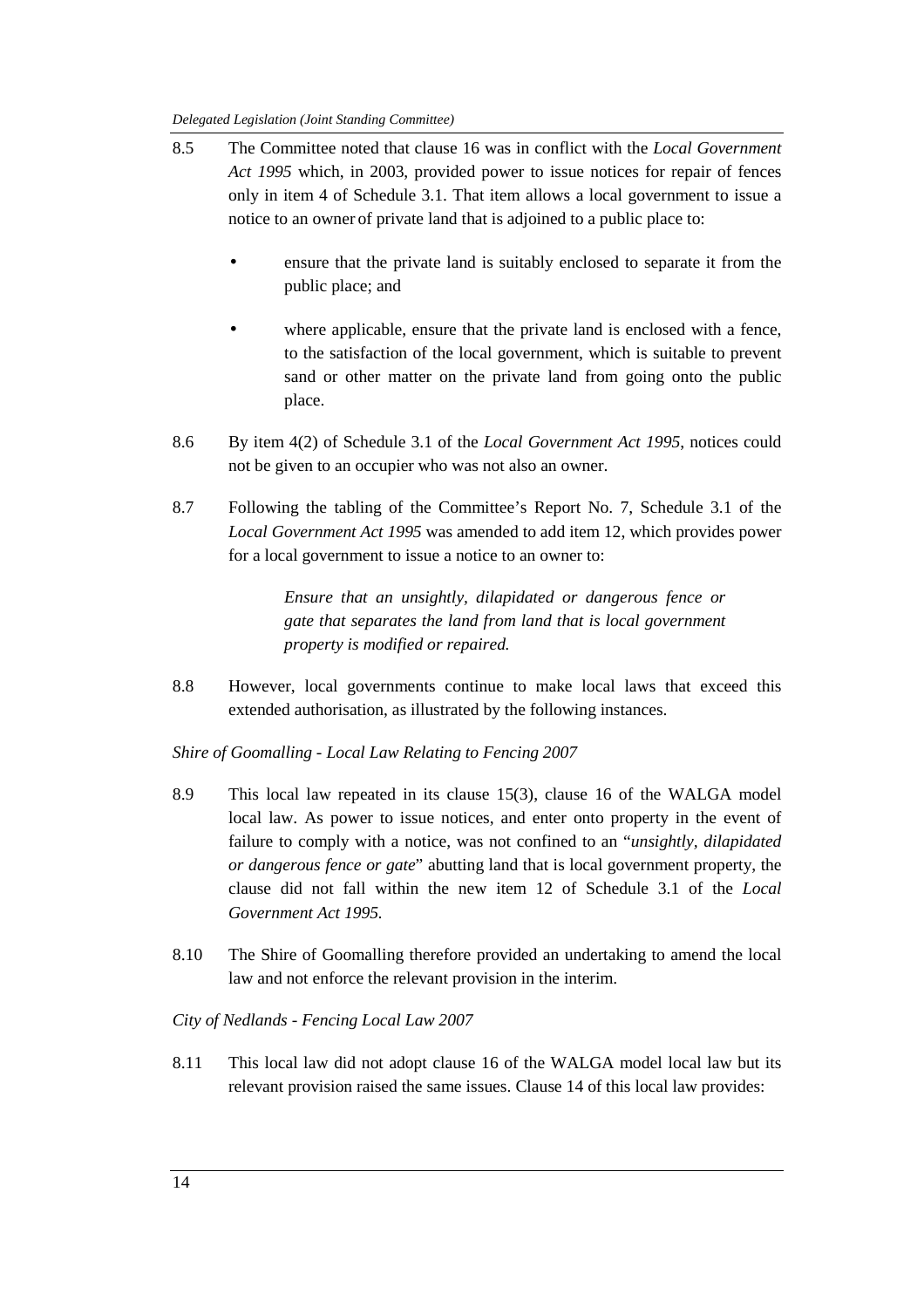*(1) An owner or occupier of a lot on which a fence is erected shall maintain the fence in good condition and so as to prevent it from becoming dangerous, dilapidated, or unsightly.* 

*(2) Where in the opinion of an authorised officer, a fence is in a state of disrepair or is otherwise in breach of a provision of this local law, the City may give notice in writing to the owner or occupier of the land upon which the fence is erected, requiring the owner or occupier to modify, repair, paint or maintain the fence within the time specified in the notice.* 

*(3) An owner or occupier who fails to comply with a notice issued under Part 6 commits an offence.* 

8.12 Similarly, clause 20 of this local law states:

*(1) Where a breach of any provision of this local law has occurred in relation to a fence on a lot, the City may give notice in writing to the owner or occupier of that lot (Notice of Breach);* 

- 8.13 The Committee concluded that these clauses were in conflict with items 4 and 5 of Schedule 3.1 of the *Local Government Act 1995* in purporting to confer power to issue notices to an occupier who was not also an owner. The Committee was also of the view that clause 20 was not authorised as it also purported to confer power to issue notices to rectify fences that did not abut local government property.
- 8.14 The City of Nedlands provided an undertaking to amend its local law to address these (and other) problems raised by the Committee and not to enforce the relevant provisions in the interim.

#### *Shire of Dowerin Fencing Local Law 2008*

- 8.15 More recently, the Shire of Dowerin gazetted a local law on 26 September 2008 that adopted and modified the *Shire of Goomalling Local Law Relating to Fencing 2007* by reference only. As discussed at paragraph 5.7, because the Shire of Dowerin did not modify clause 15(3) of the Shire of Goomalling's local law as set out in paragraph 8.10 above, it formed part of the Shire of Dowerin's local law.
- 8.16 The Shire of Dowerin therefore provided an undertaking to the Committee to amend its local law in the same manner as the Shire of Goomalling with respect to clause 15(3).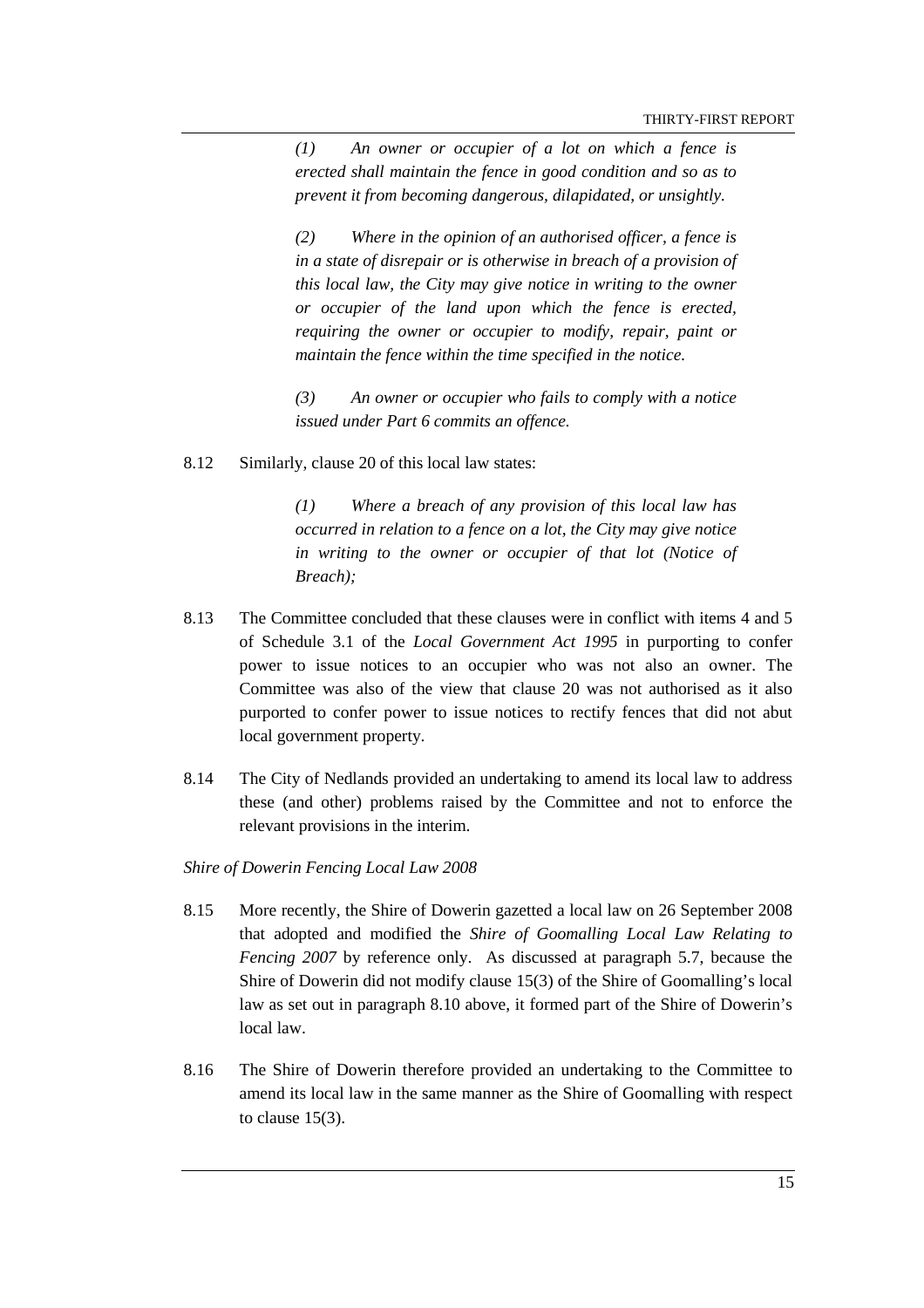#### **Conclusion**

- 8.17 The Committee wrote to the former Minister for Local Government alerting her to the fact that clause 16 of the WALGA model fencing local law continued to be reflected in local laws. The Minister advised that the Department would liaise with local governments to bring this matter to their attention. The Committee also included this matter in its letter to WALGA advising it of issues arising in respect of its model local laws.<sup>15</sup>
- 8.18 The Committee takes this opportunity to remind local governments of the limits to the circumstances in which local laws conferring power on a local government to issue notices for remedy of breach, and enter onto private property to rectify a breach, are authorised.

#### **9 HEALTH LOCAL LAWS - UNREASONABLENESS AND OUSTER CLAUSES**

- 9.1 During the reporting period, the Committee scrutinised two health local laws, the *Shire of Broome Health Local Law 2006* and *Shire of Cuballing Health Local Laws 2007*, which raised long-standing issues of unreasonableness in the terms of a clause and ouster of a local government's liability for actions taken pursuant to health local laws.
- 9.2 These issues were identified and explained in the  $36<sup>th</sup>$  Parliament in Report No. 8, *Issues of Concern Raised by the Committee Between 9 June 2003 and 19 December 2003 with Respect to Local Laws.* In summary, the Committee noted in that report that many of the health local laws it had reviewed contained clauses that were equivalent to the following:
	- providing:

*A person shall not place or cause to be placed in or on any premises, and an owner or occupier of premises shall not permit to remain in or on the premises -* 

> *(a) any food, refuse or other waste matter which might attract rodents to the premises or which might afford harbourage for rodents; or*

> *(b) any food intended for birds or other animals, unless it is contained in a rodent proof receptacle or a*

<sup>&</sup>lt;sup>15</sup> The Committee also drew the attention of the former Minister for Local Government and WALGA to issues arising from clause 4 of the WALGA model fencing local law. Again, the then Minister advised that the Department of Local Government and Regional Development would bring the Committee's concerns to the attention of local governments.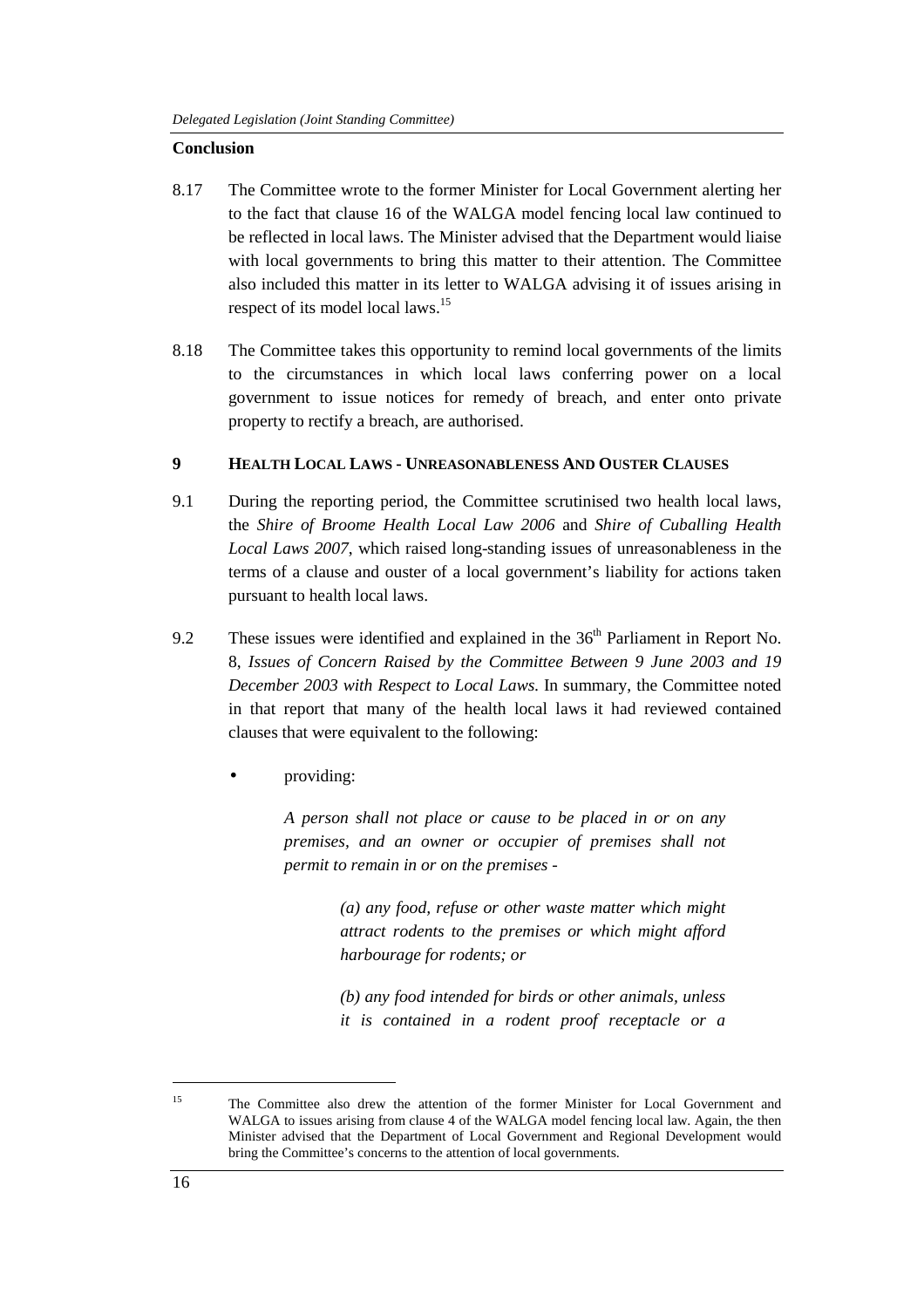*compartment, which is kept effectively, protected against access by rodents* (**the first clause**)*;* and

• providing that where the local government conducts works to eradicate, control, or prevent the breeding of flies, mosquitoes or other pests, or clean, disinfect, disinfest, or sanitise premises or things:

> *The local government shall not be liable to pay compensation or damages of any kind to the…[the person served with the notice] …in relation to any action taken by the local government under this section*  (**the second clause**).

- 9.3 The Committee considers that the first clause, and clauses that are equivalent to it, are unreasonable in that they potentially prohibit both of the following situations:
	- serving food for human consumption on plates or bowls, which are then placed on tables or bench tops or some other surface; and
	- the usual method of feeding pets by means of placing pet food into a bowl or some other open container that can be accessed by the pet.
- 9.4 The Committee considers that the second clause, and clauses equivalent to it:
	- are void for inconsistency with section 9.56(4) of the Local Government Act  $1995$ ;<sup>16</sup>
	- remove a fundamental right to sue a local government for a cause of action recognised by the common law or statute, when such clauses are not authorised by the *Health Act 1911* or any other Act;
	- may also be void for inconsistency with section 259 of the *Health Act 1911*. <sup>17</sup> Section 259 of the *Health Act 1911* provides that the owner of any building, animal, or thing that is destroyed by direction of the Executive Director, Public Health or the local government under Part IX (Infectious Diseases) is entitled to compensation to the extent and subject to the conditions provided for in that section; and
	- offend the Committee's Terms of Reference 3.6(a), (b), (d) and (f).

 $\overline{a}$ 

<sup>17</sup> Pursuant to section 342(5) of the *Health Act 1911* and section 43(1) of the *Interpretation Act 1984.*

<sup>16</sup> Pursuant to section 43(1) of the *Interpretation Act 1984.*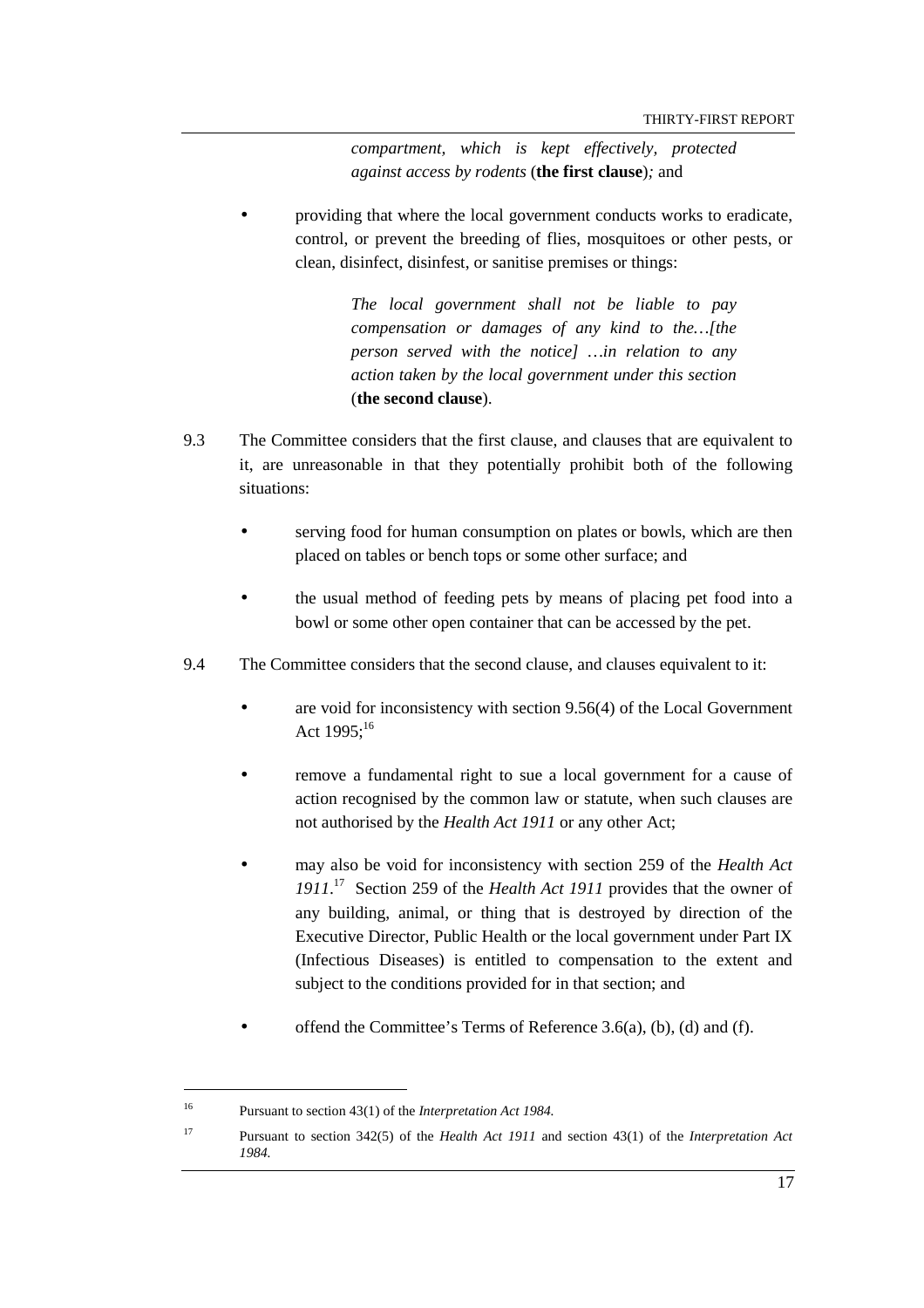*Delegated Legislation (Joint Standing Committee)* 

- 9.5 As reported in Report No. 8, the former Minister for Health provided an undertaking on 17 November 2003 to utilise the power under section 343B of the *Health Act 1911* (the Governor's power to make a local law amending or repealing health local laws) to globally amend these types of clauses to address the Committee's concerns. During its review of undertakings in December 2006 and January 2007, the Committee inquired as to progress in implementing this undertaking.
- 9.6 The Committee was advised by the then Minister for Health and the Department of Health that there had been a poor response in 2004 from local governments to requests for advice as to whether their local laws contained the identified clauses (or clauses with similar effect).<sup>18</sup> The Committee was advised that the matter had then been set aside due to other work commitments, without an effective bring-up mechanism having been put in place.<sup>19</sup>
- 9.7 The process for gazettal of a local law under section 343B of the *Health Act 1911* was recommenced in 2007. In the event, the Department of Health identified 100 local governments that had made local laws containing relevant problematic clauses.
- 9.8 Both Broome and Cuballing Shires gave undertakings to the Committee not to rely on the relevant clauses in their health local laws pending gazettal of the anticipated local law made under section 343B of the *Health Act 1911.*
- 9.9 The *Health Local Laws 2007* was gazetted on 7 September 2007. That local law deleted the various versions of the problematic clauses found in health local laws and inserted the following clauses:
	- for the first clause:

*A person must not store, or allow to be stored, on any premises, any food, refuse or other waste matter unless it is contained in a rodent proof receptacle or compartment.* 

• for the second clause:

*The local government is not liable to pay compensation or damages of any kind to the owner or occupier of premises in relation to any action taken by the local government or any of its staff under this clause, other than compensation or damages* 

<sup>&</sup>lt;sup>18</sup> The former Minister for Health advised that this was necessary to enable effective drafting instructions to be given by the Department of Health.

<sup>&</sup>lt;sup>19</sup> Letter from the former Minister of Health to the Committee dated 17 May 2007, p.1.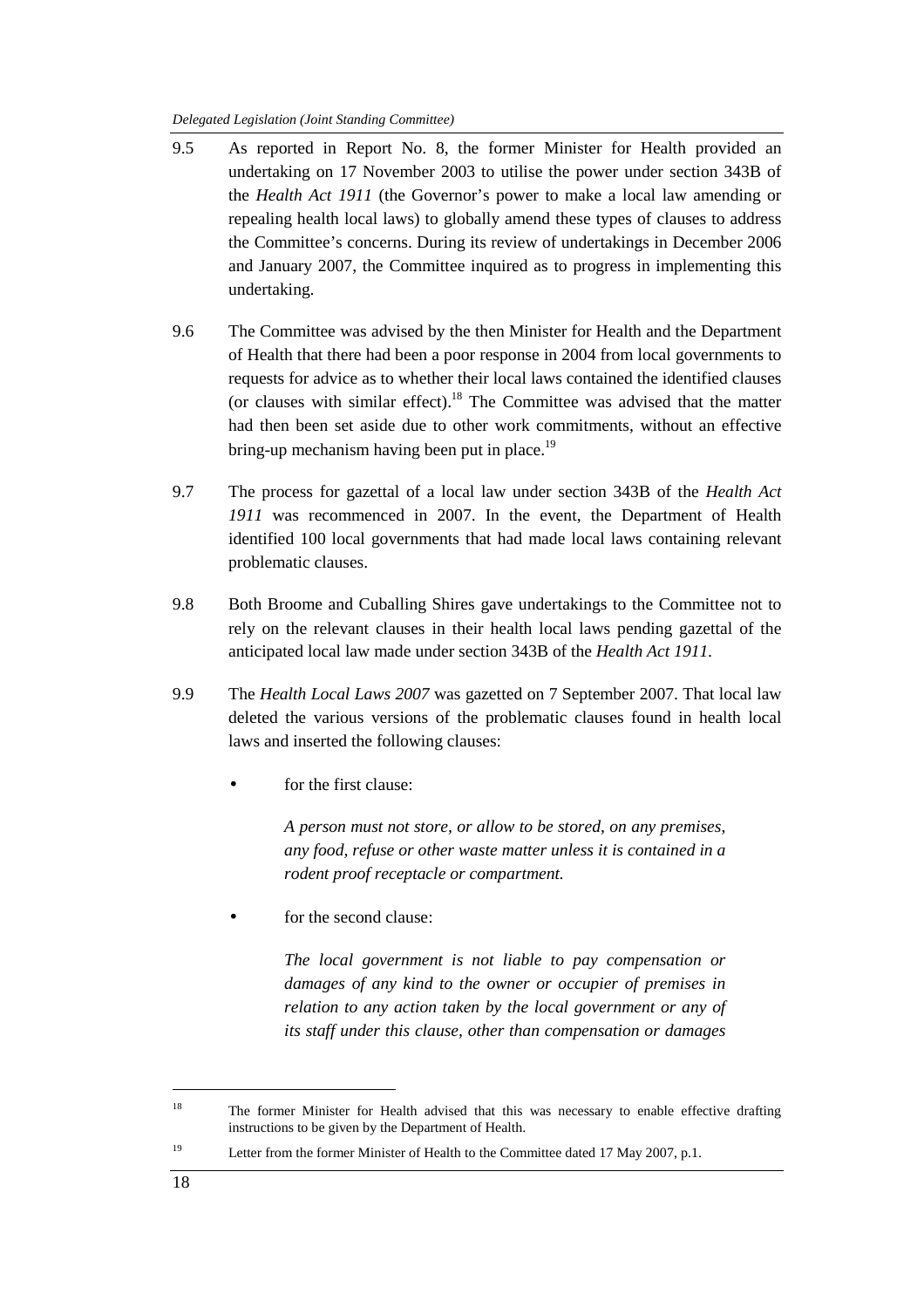*for loss or damage suffered because the local government or any of its staff acted negligently or in breach of duty.* 

9.10 The *Health Local Laws 2007* addresses the Committee's concerns with these clauses.

#### **10 OTHER ISSUES ARISING UNDER HEALTH LOCAL LAWS**

- 10.1 In its Report No. 26 (Report)<sup>20</sup> tabled on 20 March 2008, the Committee raised two areas of concern in relation to clauses in health local laws.
- 10.2 The first issue, the imposition of criminal liability on an employee for the duties of an occupier, has been discussed at paragraph 7.9 above.
- 10.3 The second issue related to the use of the term 'obnoxious' in clauses setting out the types of goods or materials that were not to be kept in a lodging house by a lodger or resident.
- 10.4 The Committee was concerned that the term was open to subjective interpretation, and as such, its meaning was not sufficiently clear enough to:
	- provide consistency in the application and enforcement of the local law; and
	- ensure any individual who may be affected by the clause would be able to discern its meaning.
- 10.5 The Committee recommended that the Minister invoke section 343B of the *Health Act 1911* to amend health local laws to:
	- delete clauses imposing liability on employees for the duties of an occupier; and
	- prescribe a meaning for the term obnoxious or alternatively delete the term.
- 10.6 The former Minister for Health responded to the Report accepting the conclusions and recommendations it contained. A copy of this response is attached as Appendix 1.
- 10.7 The Committee noted that, as at 29 April 2009, health local laws had not been amended as recommended in the Report. Given the change of Government in 2008 the Committee resolved to write to the current Minister for Health to

<sup>&</sup>lt;sup>20</sup> Western Australia, Legislative Council, Joint Standing Committee on Delegated Legislation, Report No. 26, *Issues Arising Under Health Local Laws,* 20 March 2008.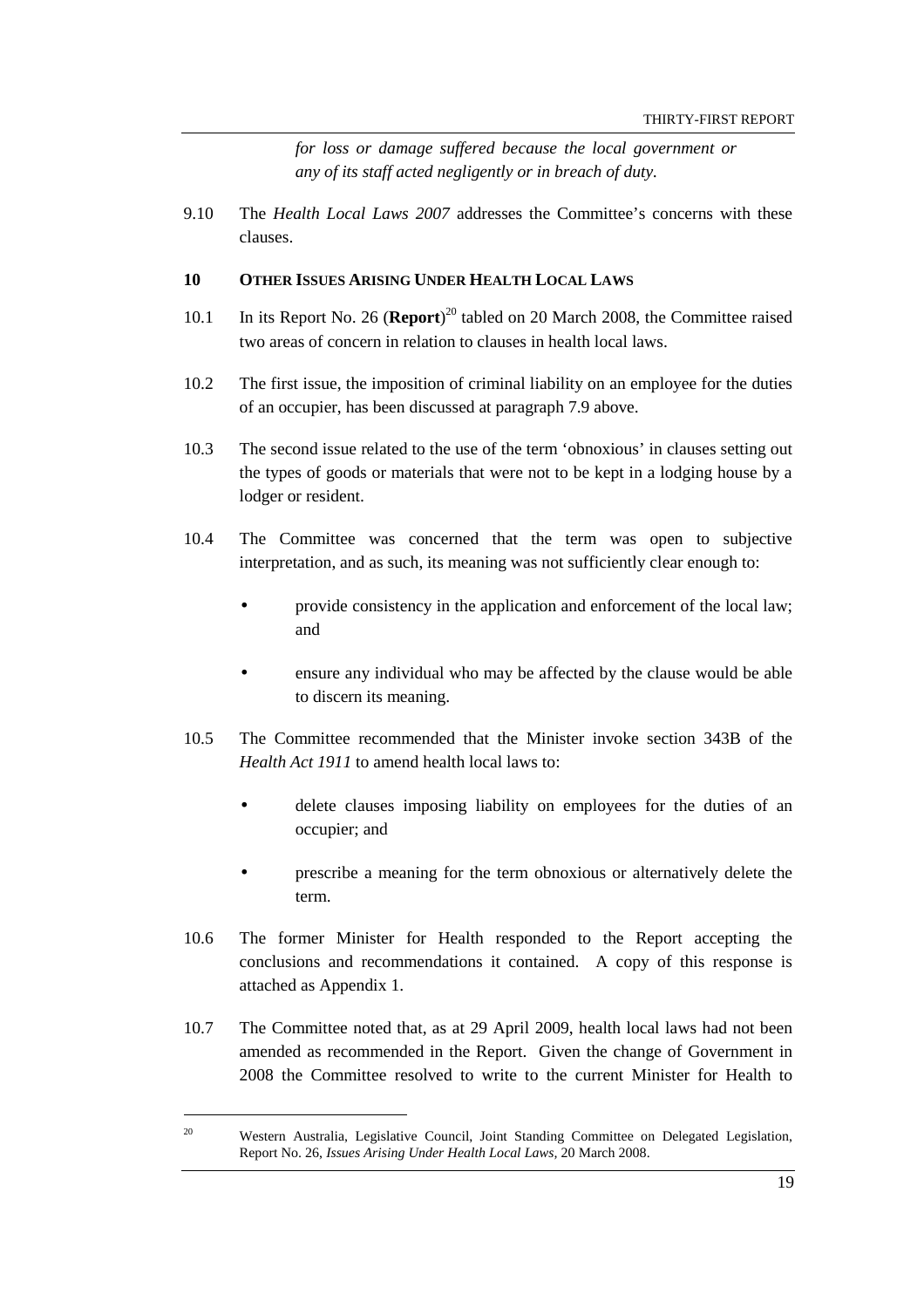clarify the progress of the response and to confirm that the Committee's recommendations will be implemented by the current Government.

#### **11 SMOKING LOCAL LAWS**

- 11.1 In 2008, the Committee scrutinised two local laws which prohibited smoking in stipulated public areas. These were the:
	- *City of Fremantle Local Law Relating to Outdoor Eating Areas Amendment Local Law 2007*, which prohibited smoking in outdoor eating areas licensed by the Council (see paragraphs 8.6 to 8.14 above); and
	- *City of Joondalup Local Government and Public Property Amendment Local Law (No 2) 2007*, which prohibited smoking on the City's beaches.
- 11.2 The Committee spent considerable time scrutinising these local laws as they were the first of their kind in Western Australia, and involved issues of significant public interest; namely an individual's right to smoke, versus the public health imperative of local governments ensuring smoke-free public places.

#### **12 DOGS LOCAL LAWS - PROVISION INCONSISTENT WITH** *EQUAL OPPORTUNITY ACT 1984*

- 12.1 The *Shire of Menzies Dogs Local Law 2007* and *Shire of Gnowangerup Dogs Local Law 2007* contained a common provision, clause 5, prohibiting dogs from certain public places. In the *Shire of Menzies Dogs Local Law 2007,* this included places where signs are placed prohibiting their presence and at swimming pools.
- 12.2 Section 51 of the *Dog Act 1976*, when read with section 49, empowers local governments to make local laws specifying places where dogs are prohibited absolutely. However, section 8 of the *Dog Act 1976* provides that notwithstanding anything in a local law, it is not an offence for a blind or partially blind person to be accompanied by a guide dog in public places.
- 12.3 Further, section 66J of the *Equal Opportunity Act 1984* prohibits discrimination on the ground of impairment in access to public places and section 66A(4) of that Act defines "*discrimination on ground of impairment*" to include treating a blind, deaf, partially blind or partially deaf person less favourably on the basis of being accompanied by a guide or hearing dog, whether or not it is the practice of the discriminator to treat less favourable any persons accompanied by a dog.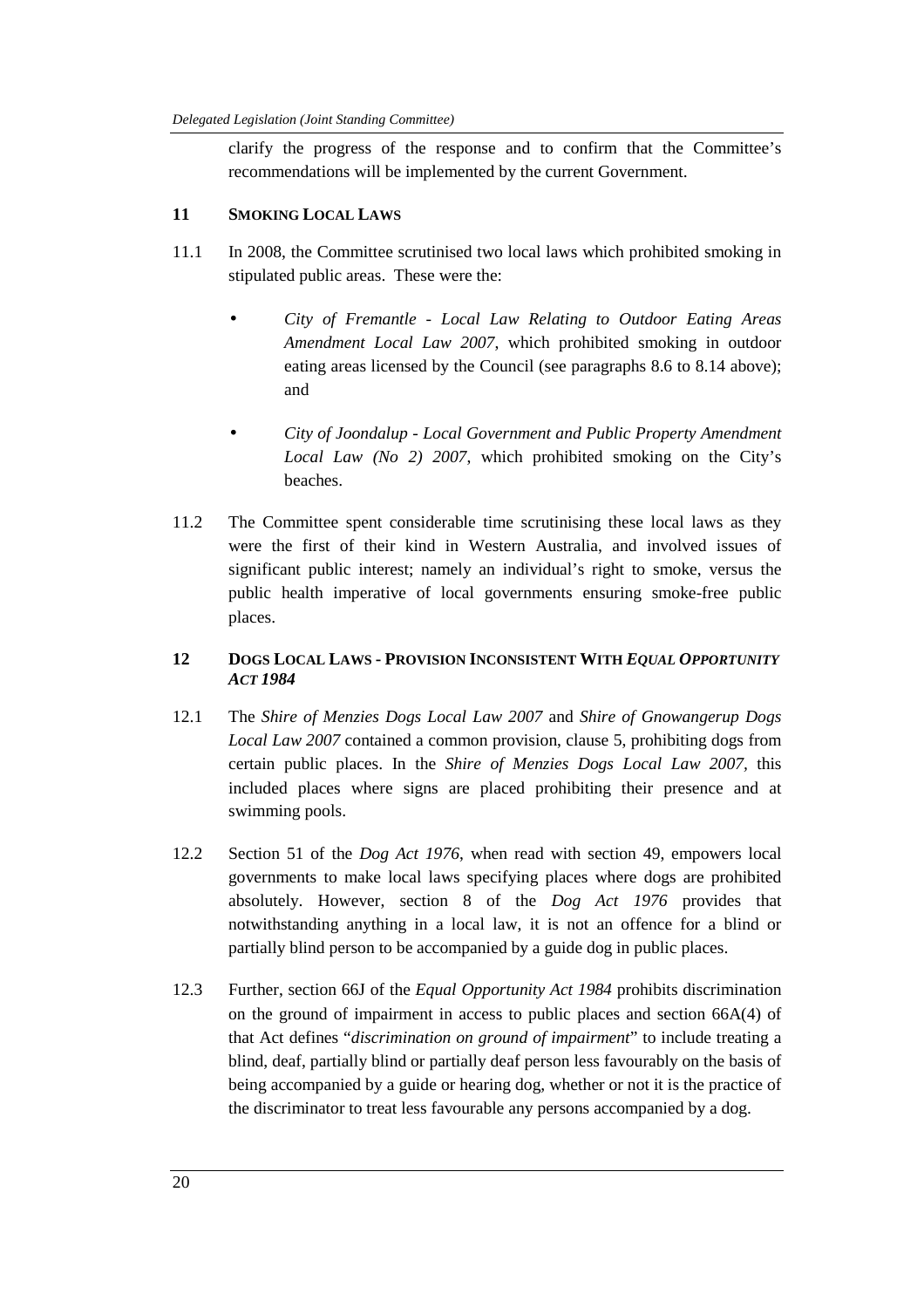- 12.4 The *Equal Opportunity Act 1984* stipulates, in Division 4 of Part IVA, the circumstances in which its provisions concerning discrimination on the grounds of impairment will not apply and confers power on the Governor to make regulations specifying exceptions within limited circumstances.
- 12.5 Section 43(1) of the *Interpretation Act 1984*, which has previously been referred to in this report, provides:

*Subsidiary legislation shall not be inconsistent with the provisions of the written law under which it is made, or of any Act, and subsidiary legislation shall be void to the extent of any such inconsistency.* 

- 12.6 It is a principle of statutory interpretation that, where possible, Acts should be interpreted so as to be consistent with each other. $^{21}$  The Committee concluded that sections 49 and 51 of the *Dog Act 1976* do not authorise the making of provisions in local laws that are inconsistent, or in conflict, with section 8 of that Act or the *Equal Opportunity Act 1984.*
- 12.7 The Committee wrote to the Shire of Menzies and the Shire of Gnowangerup requiring undertakings to amend clause 5 of their respective dogs local laws to render them consistent with section 8 of the *Dog Act 1976* and section 66J of the *Equal Opportunity Act 1984,* and not to enforce those clauses in the interim. Both Shires provided the required undertakings.
- 12.8 As such clauses were common in dogs local laws, the Committee also wrote to the Department of Local Government and Regional Development to alert it to the issue. The Department's response was:

*The Department is of the understanding that clause 5 of the Shire of Menzies Local Law 2007* (sic) *(which is similar to the Model Local Law) is valid in that it is enacted pursuant to section 51(b) of the Act. Section 8 of the Act makes it clear that in the event of any inconsistency, section 8 of that Act will take precedence.*<sup>22</sup>

12.9 The Committee is not persuaded that the *Dog Act 1976* authorises or contemplates that the local law-making powers it confers will be used to make provisions that are rendered ineffective by section 8 of that Act or void by operation of the *Equal Opportunity Act 1984* and section 43(1) of the

<sup>&</sup>lt;sup>21</sup> Pearce, D and Geddes, R, *Statutory Interpretation in Australia*, 5th ed, Butterworths, Sydney, 2001.

<sup>&</sup>lt;sup>22</sup> Letter from Mr Ross Weaver, Acting Director General, Department of Local Government and Regional Development, dated 19 November 2007. The Department's response does not address the inconsistency between the provision and the *Equal Opportunity Act 1984.*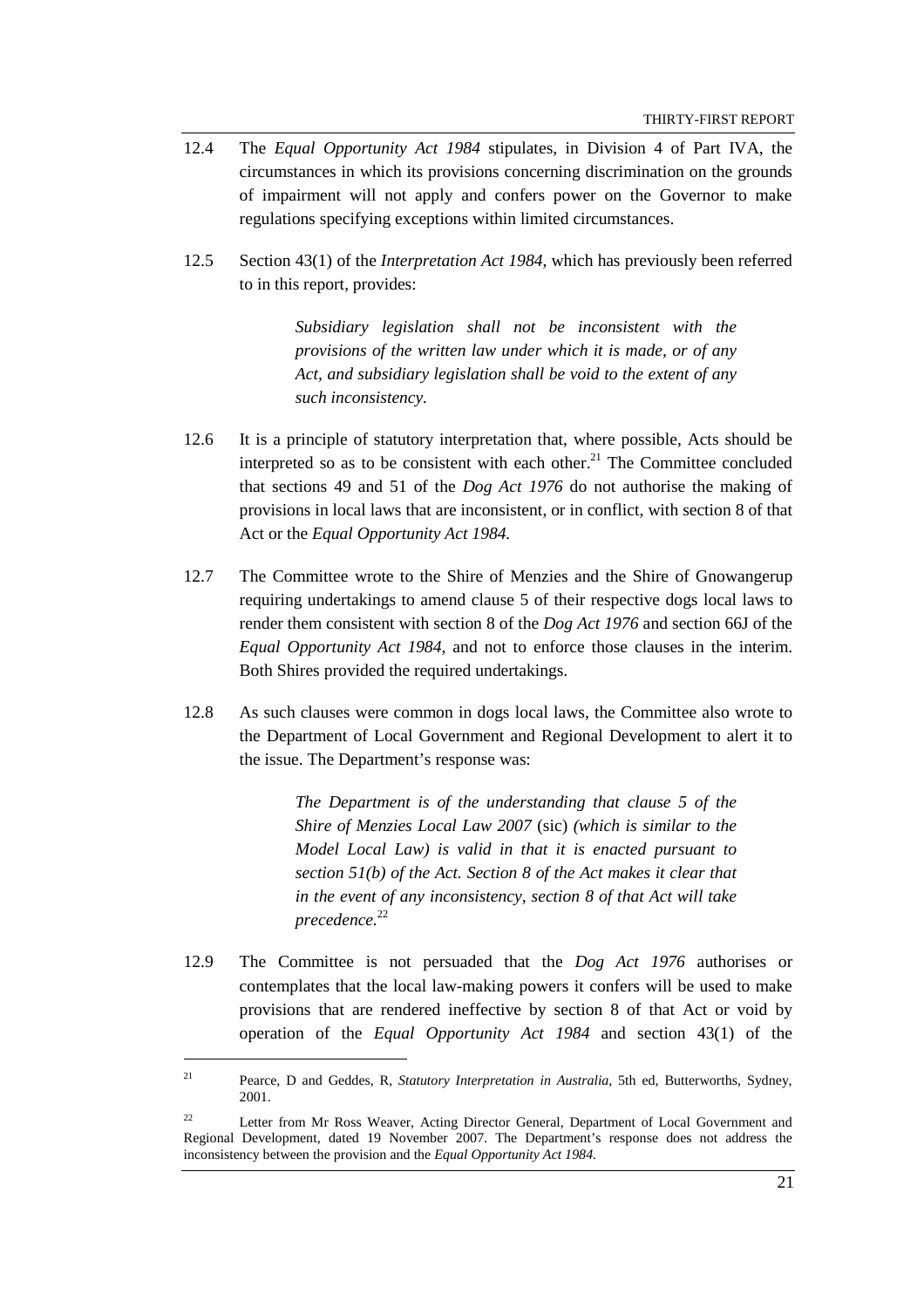*Interpretation Act 1984*. To conclude otherwise would, in the Committee's opinion, result in an absurdity.

- 12.10 Until a provision in subsidiary legislation is disallowed by Parliament, or declared invalid or unauthorised by a court of competent jurisdiction, that provision has ostensible effect. The presence of provisions having no legal effect can mislead members of the public in identifying their responsibilities and rights, impacting on their legitimate expectations. Therefore, in the Committee's opinion, such provisions should be removed where identified.
- 12.11 Notwithstanding its view, the Department of Local Government and Regional Development undertook to communicate the Committee's conclusions to local governments that submitted to it dogs local laws for review.
- 12.12 However, since May 2008, the Committee has sought three further undertakings from local governments to amend clause 5 to expressly state that the absolute prohibition of dogs in public places is subject to section 8 of the *Dog Act 1976*  and section 66J of the *Equal Opportunity Act 1984.*
- 12.13 The Committee urges local governments and the Department to ensure that all future gazetted dogs local laws contain this qualification regarding guide dogs in clause 5.

#### **13 SUBSIDIARY LEGISLATION IMPACTING UPON LOCAL LAWS**

#### *Local Government (Rules of Conduct) Regulations 2007*

- 13.1 The *Local Government (Rules of Conduct) Regulations 2007*, giving effect to Division 9 of Part 5 of the *Local Government Act 1995*, were gazetted on 21 August 2007.
- 13.2 The Committee had a number of concerns with this instrument, including:
	- the wide import of the term "*relating to*" in regulation 4(1);
	- difficulty in identifying the obligations imposed by regulation 6, and whether they were consistent with existing obligations in the circumstances that sections 5.24, 5.94 and 5.95 of the Act imposed a series of similar (but not identical) obligations which were subject to exceptions and provisos to those exceptions, and that had to be read in conjunction with provisions of the *Local Government (Administration) Regulations 1996*. Also, whether an apparent conferral of power on the Chief Executive Officer (CEO) of a local government to characterise some information before a closed council meeting as confidential and some as not confidential was consistent with the Act's scope of a CEO's power over council proceedings;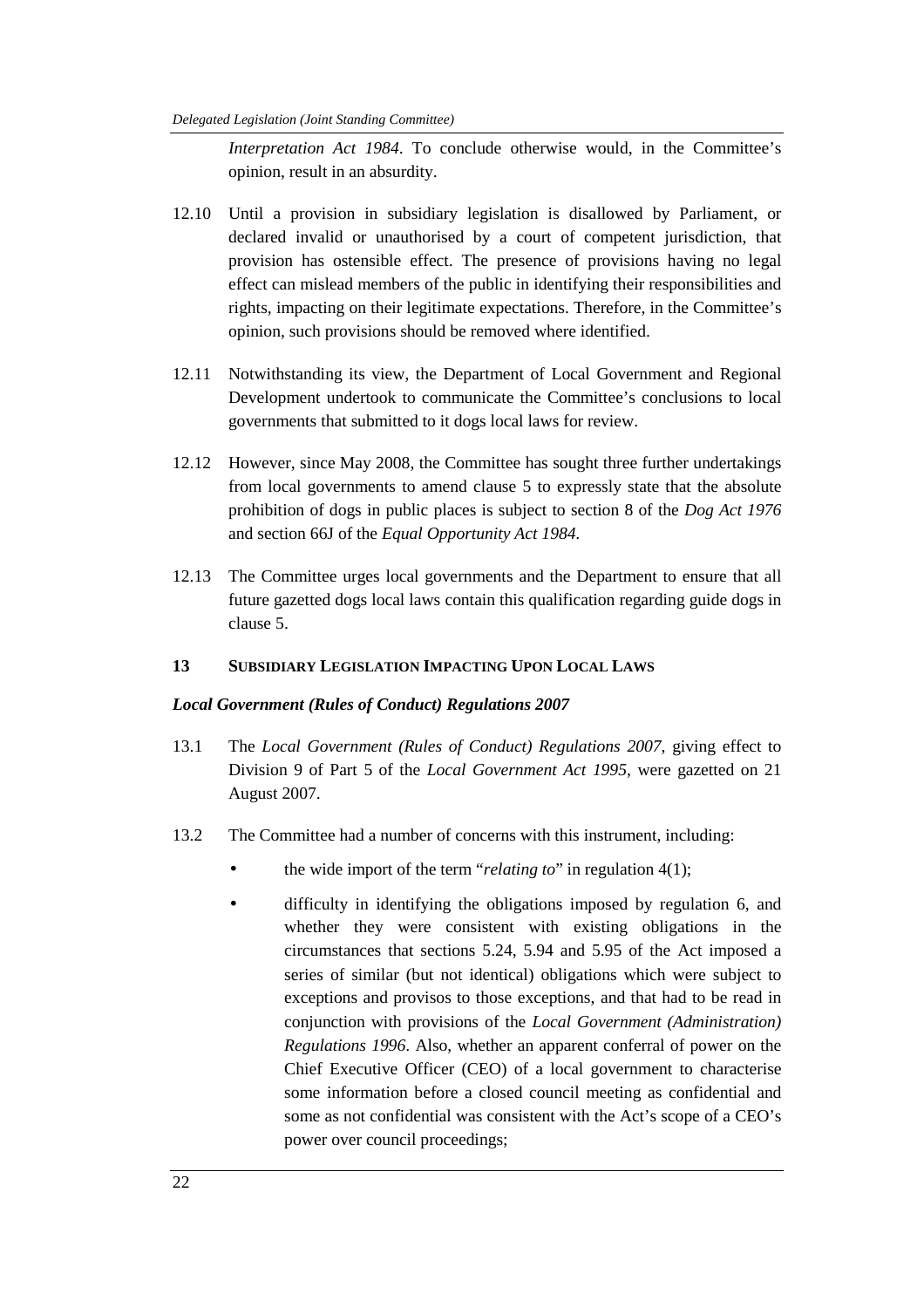- regulation 8 was widely drafted and applied in circumstances wider than those the Department of Local Government and Regional Development advised it was intended to address, and appeared to sub-delegate power to determine how local government resources were to be allocated to the CEO without clear authorisation in the Act; and
- regulations 9(1) and 10(1) could operate to restrict the flow of information necessary for the good governance of the people of the district and could conflict with section 5.41(e) and (f) of the Act in respect of the power conferred on the CEO.
- 13.3 The Committee raised these concerns with the Department of Local Government and Regional Development on two occasions. On the second occasion, the Department provided a copy of advice received from the State Solicitor's Office (SSO), which asserted that the various concerns were not justified.
- 13.4 The Committee was concerned at some inconsistencies between the way the Department and SSO explained the regulations as operating. It was also concerned that the Department's position in some respects appeared to be that if there were authorisation problems with aspects of the legislation, they could be rectified by administrative procedure. This did not seem to the Committee to be satisfactory. However, in its response to the Committee's letter outlining it concerns, WALGA advised that it was generally satisfied with the regulations.
- 13.5 In light of WALGA's response, the Committee resolved not to proceed to recommend disallowance of the regulations but wrote to the former Minister for Local Government drawing attention to the Committee's concerns for consideration during the planned review of the *Local Government (Rules of Conduct) Regulations 2007*.

#### **14 CONCLUSION**

- 14.1 The Committee's report is intended as a means for assistance and guidance to local governments in formulating local laws.
- 14.2 The Committee acknowledges the assistance it receives from the Department of Local Government, the Department of Health, and the various local governments, in resolving the issues that arise from time to time.

Icanis

Mr Joe Francis MLA Chairman Date: 14 May 2009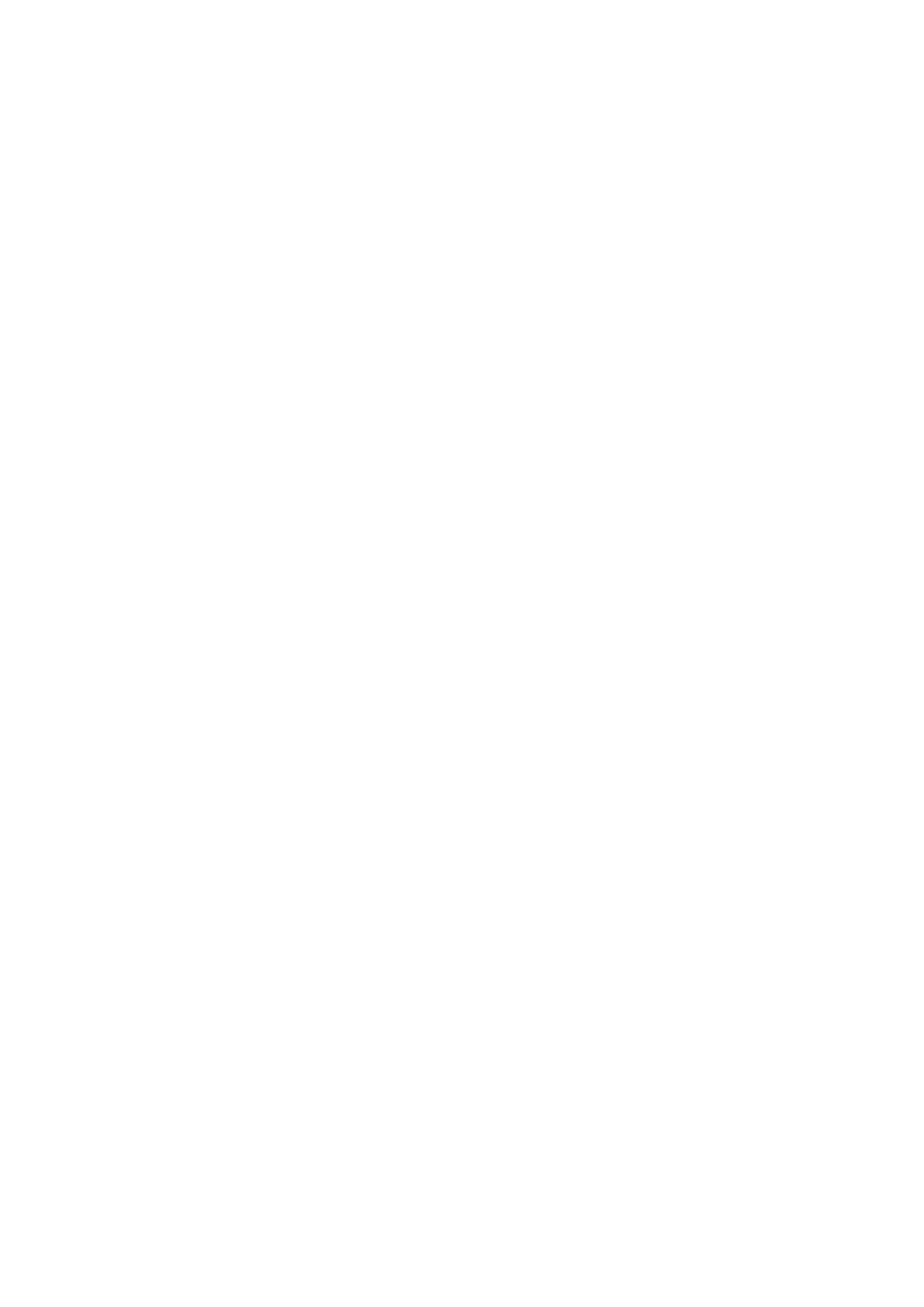# **APPENDIX 1**

# **GOVERNMENT RESPONSE TO REPORT 26**